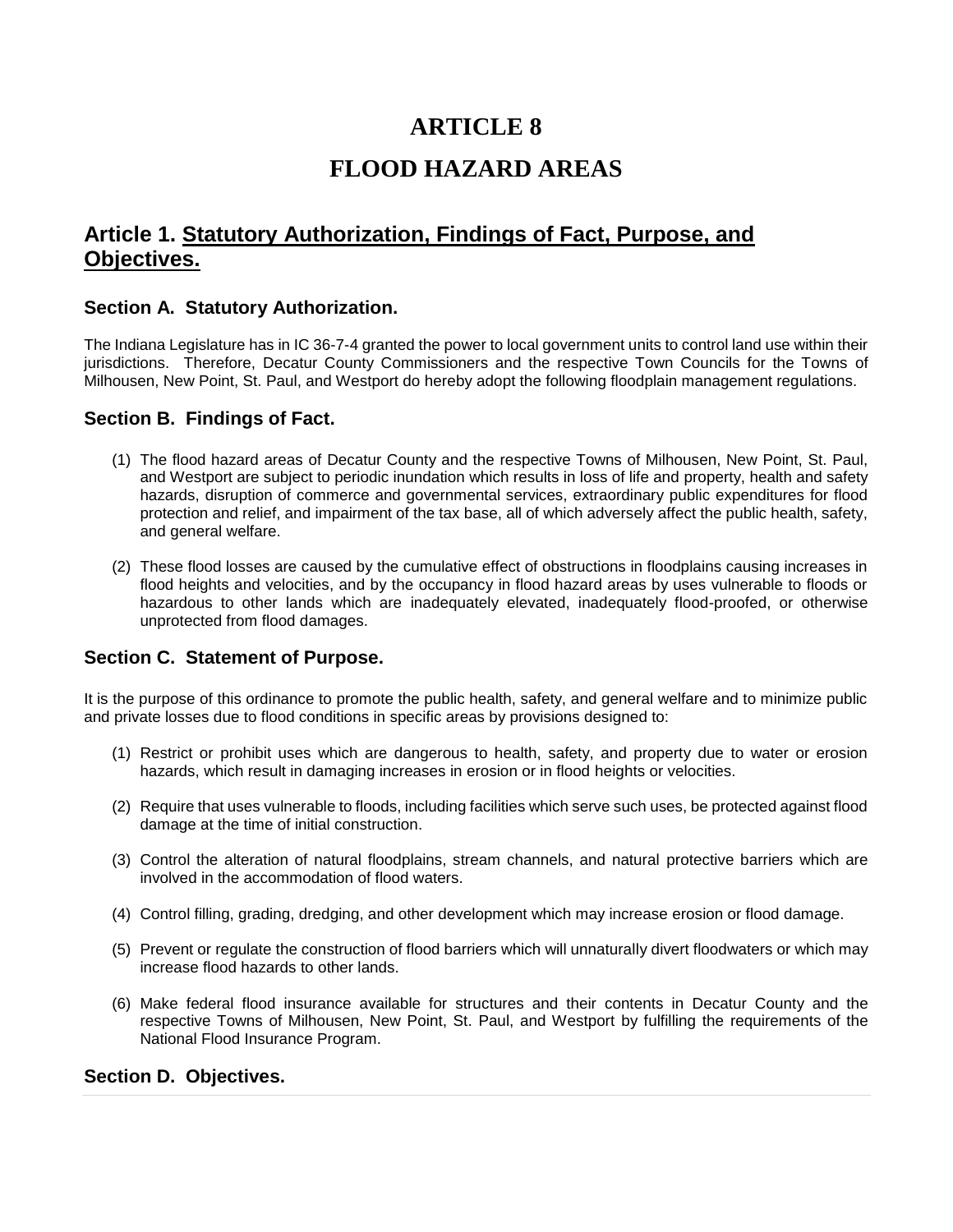The objectives of this ordinance are:

- (1) To protect human life and health.
- (2) To minimize expenditure of public money for costly flood control projects.
- (3) To minimize the need for rescue and relief efforts associated with flooding and generally undertaken at the expense of the general public.
- (4) To minimize prolonged business interruptions.
- (5) To minimize damage to public facilities and utilities such as water and gas mains, electric, telephone, and sewer lines, streets, and bridges located in floodplains.
- (6) To help maintain a stable tax base by providing for the sound use and development of flood prone areas in such a manner as to minimize flood blight areas.

# **Article 2. Definitions.**

Unless specifically defined below, words or phrases used in this ordinance shall be interpreted so as to give them the meaning they have in common usage and to give this ordinance it's most reasonable application.

**A zone** means portions of the SFHA in which the principal source of flooding is runoff from rainfall, snowmelt, or a combination of both. In A zones, floodwaters may move slowly or rapidly, but waves are usually not a significant threat to buildings. These areas are labeled as Zone A, Zone AE, Zones A1-A30, Zone AO, Zone AH, Zone AR and Zone A99 on a FIRM. The definitions are presented below:

Zone A: Areas subject to inundation by the one-percent annual chance flood event. Because detailed hydraulic analyses have not been performed, no base flood elevation or depths are shown.

Zone AE and A1-A30: Areas subject to inundation by the one-percent annual chance flood event determined by detailed methods. Base flood elevations are shown within these zones. (Zone AE is on new and revised maps in place of Zones A1-A30.)

Zone AO: Areas subject to inundation by one-percent annual chance shallow flooding (usually sheet flow on sloping terrain) where average depths are between one and three feet. Average flood depths derived from detailed hydraulic analyses are shown within this zone.

Zone AH: Areas subject to inundation by one-percent annual chance shallow flooding (usually areas of ponding) where average depths are between one and three feet. Average flood depths derived from detailed hydraulic analyses are shown within this zone.

Zone AR: Areas that result from the decertification of a previously accredited flood protection system that is determined to be in the process of being restored to provide base flood protection.

Zone A99: Areas subject to inundation by the one-percent annual chance flood event, but which will ultimately be protected upon completion of an under-construction Federal flood protection system. These are areas of special flood hazard where enough progress has been made on the construction of a protection system, such as dikes, dams, and levees, to consider it complete for insurance rating purposes. Zone A99 may only be used when the flood protection system has reached specified statutory progress toward completion. No base flood elevations or depths are shown.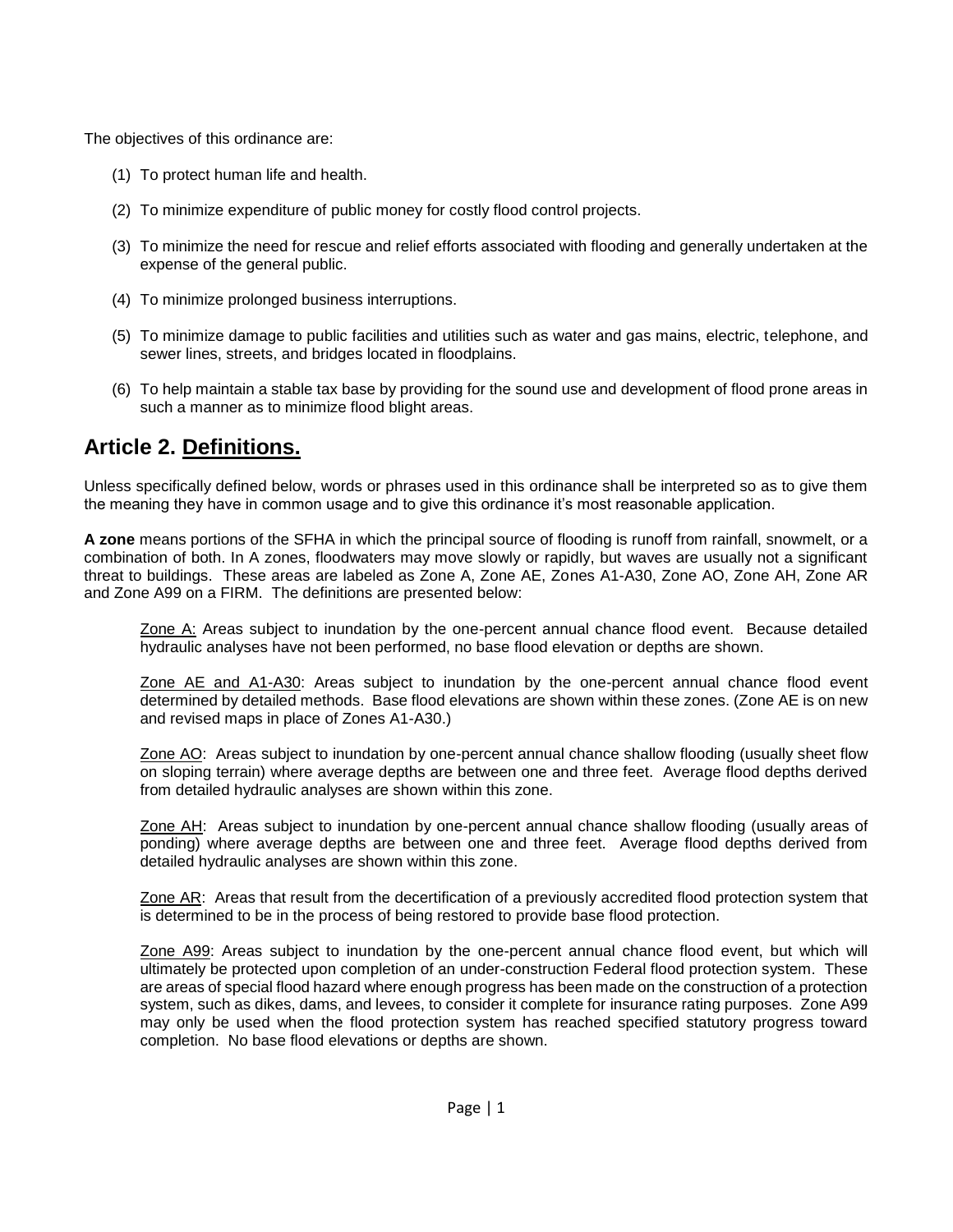**Accessory structure** (appurtenant structure) means a structure with a floor area 400 square feet or less that is located on the same parcel of property as the principal structure and the use of which is incidental to the use of the principal structure. Accessory structures should constitute a minimal initial investment, may not be used for human habitation, and be designed to have minimal flood damage potential. Examples of accessory structures are detached garages, carports, storage sheds, pole barns, and hay sheds.

**Addition** (to an existing structure) means any walled and roofed expansion to the perimeter of a structure in which the addition is connected by a common load-bearing wall other than a firewall. Any walled and roofed addition, which is connected by a firewall or is separated by independent perimeter load-bearing walls, is new construction.

**Appeal** means a request for a review of the floodplain administrator's interpretation of any provision of this ordinance.

**Area of shallow flooding** means a designated AO or AH Zone on the community's Flood Insurance Rate Map (FIRM) with base flood depths from one to three feet where a clearly defined channel does not exist, where the path of flooding is unpredictable and indeterminate, and where velocity flow may be evident. Such flooding is characterized by ponding or sheet flow.

**Base Flood** means the flood having a one percent chance of being equaled or exceeded in any given year.

**Base Flood Elevation (BFE)** means the elevation of the one-percent annual chance flood.

**Basement** means that portion of a structure having its floor sub-grade (below ground level) on all sides.

**Boundary River** means the part of the Ohio River that forms the boundary between Kentucky and Indiana.

**Boundary River Floodway** means the floodway of a boundary river.

**Building** - see "Structure."

**Community** means a political entity that has the authority to adopt and enforce floodplain ordinances for the area under its jurisdiction.

**Community Rating System (CRS)** means a program developed by the Federal Insurance Administration to provide incentives for those communities in the Regular Program that have gone beyond the minimum floodplain management requirements to develop extra measures to provide protection from flooding.

**Critical facility** means a facility for which even a slight chance of flooding might be too great. Critical facilities include, but are not limited to, schools, nursing homes, hospitals, police, fire, and emergency response installations, installations which produce, use or store hazardous materials or hazardous waste.

**D Zone** means unstudied areas where flood hazards are undetermined, but flooding is possible. Flood insurance is available in participating communities but is not required by regulation in this zone.

**Development** means any man-made change to improved or unimproved real estate including but not limited to:

- (1) construction, reconstruction, or placement of a structure or any addition to a structure;
- (2) installing a manufactured home on a site, preparing a site for a manufactured home or installing a recreational vehicle on a site for more than 180 days;
- (3) installing utilities, erection of walls and fences, construction of roads, or similar projects;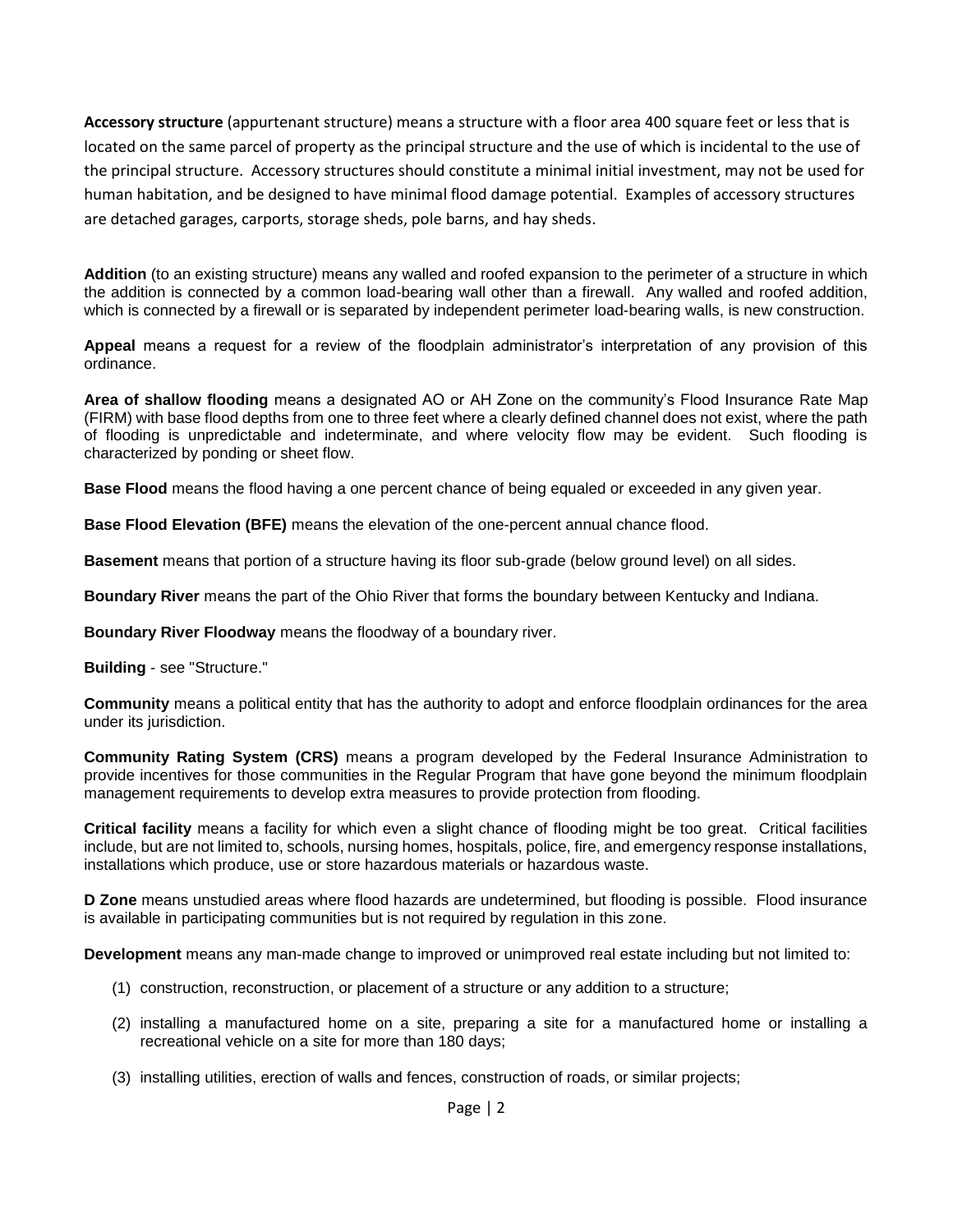- (4) construction of flood control structures such as levees, dikes, dams, channel improvements, etc.;
- (5) mining, dredging, filling, grading, excavation, or drilling operations;
- (6) construction and/or reconstruction of bridges or culverts;
- (7) storage of materials; or
- (8) any other activity that might change the direction, height, or velocity of flood or surface waters.

"Development" does not include activities such as the maintenance of existing structures and facilities such as painting, re-roofing; resurfacing roads; or gardening, plowing, and similar agricultural practices that do not involve filling, grading, excavation, or the construction of permanent structures.

**Elevated structure** means a non-basement structure built to have the lowest floor elevated above the ground level by means of fill, solid foundation perimeter walls, filled stem wall foundations (also called chain walls), pilings, or columns (posts and piers).

**Elevation Certificate** is a certified statement that verifies a structure's elevation information. This certification must be signed and sealed by a land surveyor, engineer, or architect authorized by law to certify elevation information.

**Emergency Program** means the first phase under which a community participates in the NFIP. It is intended to provide a first layer amount of insurance at subsidized rates on all insurable structures in that community before the effective date of the initial FIRM.

**Existing manufactured home park or subdivision** means a manufactured home park or subdivision for which the construction of facilities for servicing the lots on which the manufactured homes are to be affixed (including, at a minimum, the installation of utilities, the construction of streets, and either final site grading or the pouring of concrete pads) is completed before the effective date of the community's first floodplain ordinance.

**Expansion to an existing manufactured home park or subdivision** means the preparation of additional sites by the construction of facilities for servicing the lots on which the manufactured homes are to be affixed (including the installation of utilities, the construction of streets, and either final site grading or the pouring of concrete pads).

**FEMA** means the Federal Emergency Management Agency.

**Flood** means a general and temporary condition of partial or complete inundation of normally dry land areas from the overflow, the unusual and rapid accumulation, or the runoff of surface waters from any source.

**Flood Boundary and Floodway Map (FBFM)** means an official map on which the Federal Emergency Management Agency (FEMA) or Federal Insurance Administration (FIA) has delineated the areas of flood hazards and regulatory floodway.

**Flood Insurance Rate Map (FIRM)** means an official map of a community, on which FEMA has delineated both the areas of special flood hazard and the risk premium zones applicable to the community.

**Flood Insurance Study (FIS)** is the official hydraulic and hydrologic report provided by FEMA. The report contains flood profiles, as well as the FIRM, FBFM (where applicable), and the water surface elevation of the base flood.

**Flood Prone Area** means any land area acknowledged by a community as being susceptible to inundation by water from any source. (See "Flood")

**Flood Protection Grade (FPG)** is the elevation of the regulatory flood plus two feet at any given location in the SFHA. (see "Freeboard")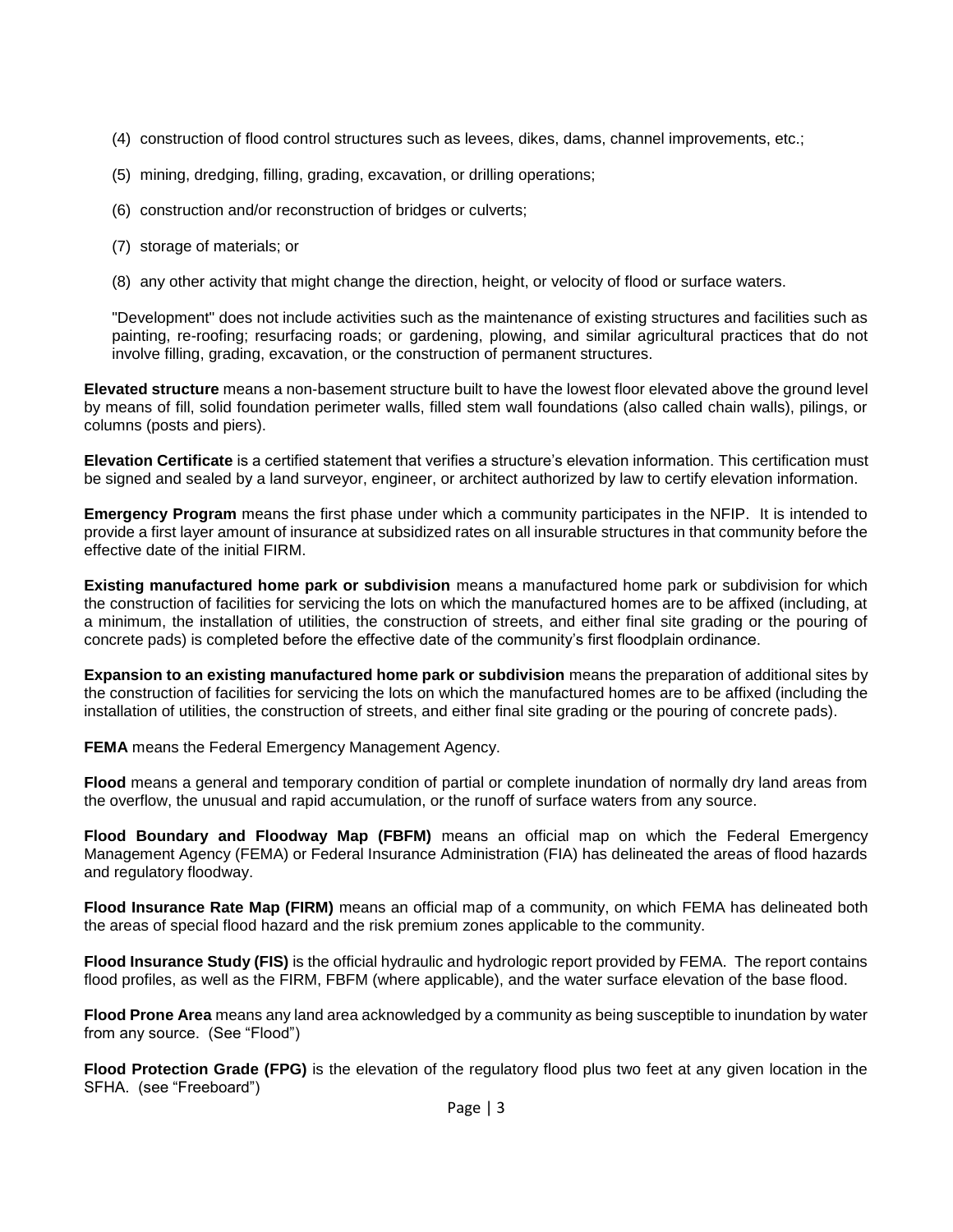**Floodplain** means the channel proper and the areas adjoining any wetland, lake, or watercourse which have been or hereafter may be covered by the regulatory flood. The floodplain includes both the floodway and the fringe districts.

**Floodplain management** means the operation of an overall program of corrective and preventive measures for reducing flood damage and preserving and enhancing, where possible, natural resources in the floodplain, including but not limited to emergency preparedness plans, flood control works, floodplain management regulations, and open space plans.

**Floodplain management regulations** means this ordinance and other zoning ordinances, subdivision regulations, building codes, health regulations, special purpose ordinances, and other applications of police power which control development in flood-prone areas. This term describes federal, state, or local regulations in any combination thereof, which provide standards for preventing and reducing flood loss and damage. Floodplain management regulations are also referred to as floodplain regulations, floodplain ordinance, flood damage prevention ordinance, and floodplain management requirements.

**Floodproofing (dry floodproofing)** is a method of protecting a structure that ensures that the structure, together with attendant utilities and sanitary facilities, is watertight to the floodproofed design elevation with walls that are substantially impermeable to the passage of water. All structural components of these walls are capable of resisting hydrostatic and hydrodynamic flood forces, including the effects of buoyancy, and anticipated debris impact forces.

**Floodproofing certificate** is a form used to certify compliance for non-residential structures as an alternative to elevating structures to or above the FPG. This certification must be by a Registered Professional Engineer or Architect.

**Floodway** is the channel of a river or stream and those portions of the floodplains adjoining the channel which are reasonably required to efficiently carry and discharge the peak flood flow of the regulatory flood of any river or stream.

**Freeboard** means a factor of safety, usually expressed in feet above the BFE, which is applied for the purposes of floodplain management. It is used to compensate for the many unknown factors that could contribute to flood heights greater than those calculated for the base flood.

**Fringe** is those portions of the floodplain lying outside the floodway.

**Hardship** (as related to variances of this ordinance) means the exceptional hardship that would result from a failure to grant the requested variance. The Decatur County Board of Zoning Appeal requires that the variance is exceptional, unusual, and peculiar to the property involved. Mere economic or financial hardship alone is NOT exceptional. Inconvenience, aesthetic considerations, physical handicaps, personal preferences, or the disapproval of one's neighbors likewise cannot, as a rule, qualify as an exceptional hardship. All of these problems can be resolved through other means without granting a variance, even if the alternative is more expensive, or requires the property owner to build elsewhere or put the parcel to a different use than originally intended.

**Highest adjacent grade** means the highest natural elevation of the ground surface, prior to the start of construction, next to the proposed walls of a structure.

**Historic structures** means any structures individually listed on the National Register of Historic Places or the Indiana State Register of Historic Sites and Structures.

**Increased Cost of Compliance (ICC)** means the cost to repair a substantially damaged structure that exceeds the minimal repair cost and that is required to bring a substantially damaged structure into compliance with the local flood damage prevention ordinance. Acceptable mitigation measures are elevation, relocation, demolition, or any combination thereof. All renewal and new business flood insurance policies with effective dates on or after June 1, 1997, will include ICC coverage.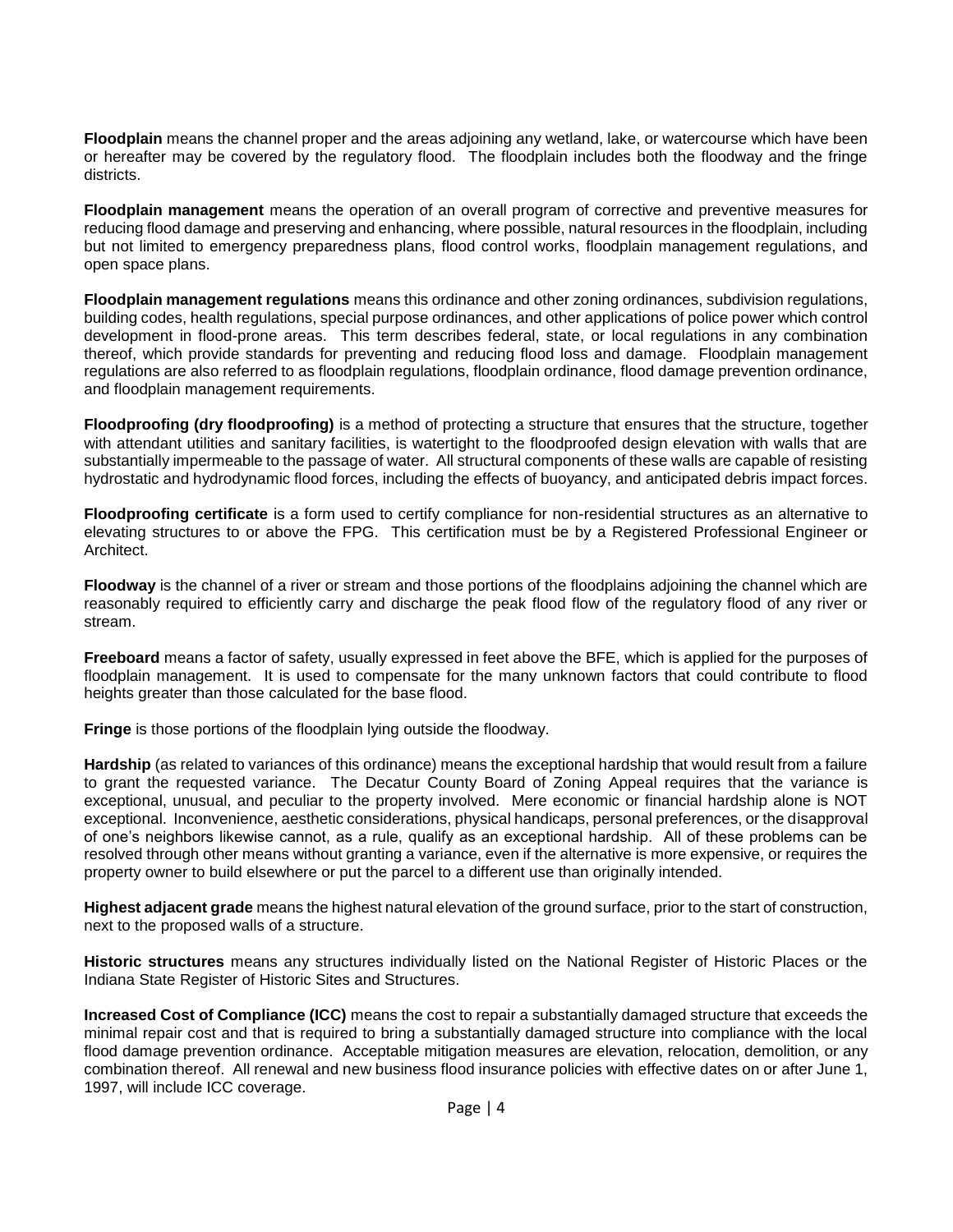**Letter of Final Determination (LFD)** means a letter issued by FEMA during the mapping update process which establishes final elevations and provides the new flood map and flood study to the community. The LFD initiates the six-month adoption period. The community must adopt or amend its floodplain management regulations during this six-month period unless the community has previously incorporated an automatic adoption clause.

**Letter of Map Change (LOMC)** is a general term used to refer to the several types of revisions and amendments to FEMA maps that can be accomplished by letter. They include Letter of Map Amendment (LOMA), Letter of Map Revision (LOMR), and Letter of Map Revision based on Fill (LOMR-F). The definitions are presented below:

Letter of Map Amendment (LOMA) means an amendment by letter to the currently effective FEMA map that establishes that a property is not located in a SFHA through the submittal of property specific elevation data. A LOMA is only issued by FEMA.

Letter of Map Revision (LOMR) means an official revision to the currently effective FEMA map. It is issued by FEMA and changes flood zones, delineations, and elevations.

**Letter of Map Revision Based on Fill (LOMR-F)** means an official revision by letter to an effective NFIP map. A LOMR-F provides FEMA's determination concerning whether a structure or parcel has been elevated on fill above the BFE and excluded from the SFHA.

**Lowest adjacent grade** means the lowest elevation, after completion of construction, of the ground, sidewalk, patio, deck support, or basement entryway immediately next to the structure.

**Lowest floor** means the lowest elevation described among the following:

- (1) The top of the lowest level of the structure.
- (2) The top of the basement floor.
- (3) The top of the garage floor, if the garage is the lowest level of the structure.
- (4) The top of the first floor of a structure elevated on pilings or pillars.
- (5) The top of the floor level of any enclosure, other than a basement, below an elevated structure where the walls of the enclosure provide any resistance to the flow of flood waters unless:
	- a) the walls are designed to automatically equalize the hydrostatic flood forces on the walls by allowing for the entry and exit of flood waters by providing a minimum of two openings (in addition to doorways and windows) in a minimum of two exterior walls; if a structure has more than one enclosed area, each shall have openings on exterior walls;
	- b) the total net area of all openings shall be at least one (1) square inch for every one square foot of enclosed area; the bottom of all such openings shall be no higher than one (1) foot above the exterior grade or the interior grade immediately beneath each opening, whichever is higher; and,
	- c) such enclosed space shall be usable solely for the parking of vehicles and building access.

**Manufactured home** means a structure, transportable in one or more sections, which is built on a permanent chassis and is designed for use with or without a permanent foundation when attached to the required utilities. The term "manufactured home" does not include a "recreational vehicle."

**Manufactured home park or subdivision** means a parcel (or contiguous parcels) of land divided into two or more manufactured home lots for rent or sale.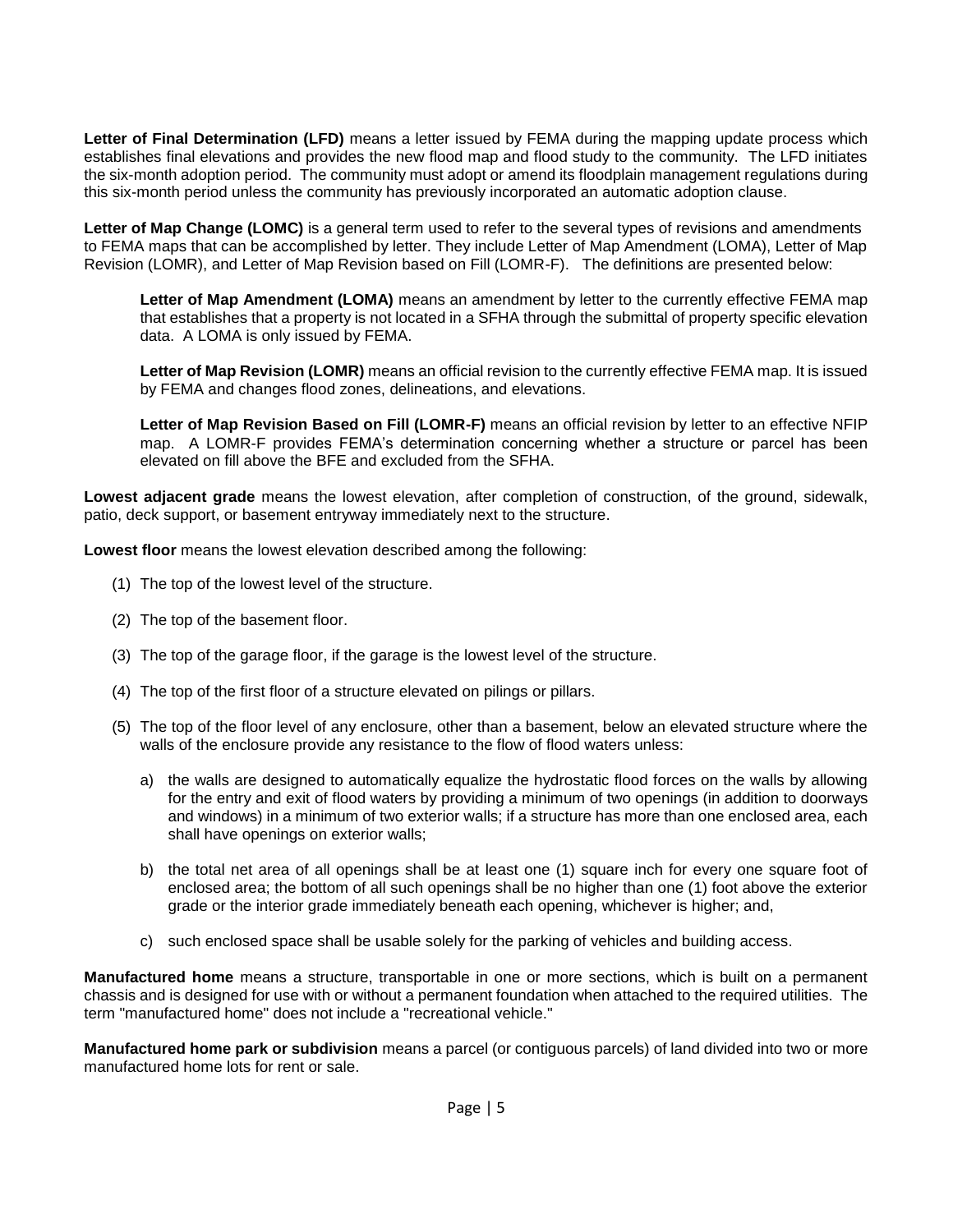**Market value** means the building value, excluding the land (as agreed to between a willing buyer and seller), as established by what the local real estate market will bear. Market value can be established by independent certified appraisal, replacement cost depreciated by age of building (actual cash value), or adjusted assessed values.

**Mitigation** means sustained actions taken to reduce or eliminate long-term risk to people and property from hazards and their effects. The purpose of mitigation is twofold: to protect people and structures, and to minimize the cost of disaster response and recovery.

**National Flood Insurance Program (NFIP)** is the federal program that makes flood insurance available to owners of property in participating communities nationwide through the cooperative efforts of the Federal Government and the private insurance industry.

**National Geodetic Vertical Datum (NGVD) of 1929** as corrected in 1929 is a vertical control used as a reference for establishing varying elevations within the floodplain.

**New construction** means any structure for which the "start of construction" commenced after the effective date of the community's first floodplain ordinance.

**New manufactured home park or subdivision** means a manufactured home park or subdivision for which the construction of facilities for servicing the lots on which the manufactured homes are to be affixed (including at a minimum, the installation of utilities, the construction of streets, and either final site grading or the pouring of concrete pads) is completed on or after the effective date of the community's first floodplain ordinance.

**Non-boundary river floodway** means the floodway of any river or stream other than a boundary river.

**North American Vertical Datum of 1988 (NAVD 88)** as adopted in 1993 is a vertical control datum used as a reference for establishing varying elevations within the floodplain.

**Obstruction** includes, but is not limited to, any dam, wall, wharf, embankment, levee, dike, pile, abutment, protection, excavation, canalization, bridge, conduit, culvert, building, wire, fence, rock, gravel, refuse, fill, structure, vegetation, or other material in, along, across or projecting into any watercourse which may alter, impede, retard or change the direction and/or velocity of the flow of water; or due to its location, its propensity to snare or collect debris carried by the flow of water, or its likelihood of being carried downstream.

**One-percent annual chance flood** is the flood that has a one percent (1%) chance of being equaled or exceeded in any given year. Any flood zone that begins with the letter A is subject to the one-percent annual chance flood. See "Regulatory Flood".

**Physical Map Revision (PMR)** is an official republication of a community's FEMA map to effect changes to base (1 percent annual chance) flood elevations, floodplain boundary delineations, regulatory floodways, and planimetric features. These changes typically occur as a result of structural works or improvements, annexations resulting in additional flood hazard areas, or correction to base flood elevations or SFHAs.

**Public safety and nuisance** means anything which is injurious to the safety or health of an entire community, neighborhood or any considerable number of persons, or unlawfully obstructs the free passage or use, in the customary manner, of any navigable lake, or river, bay, stream, canal, or basin.

**Recreational vehicle** means a vehicle which is (1) built on a single chassis; (2) 400 square feet or less when measured at the largest horizontal projections; (3) designed to be self-propelled or permanently towable by a light duty truck; and (4) designed primarily not for use as a permanent dwelling, but as quarters for recreational camping, travel, or seasonal use.

**Regular program** means the phase of the community's participation in the NFIP where more comprehensive floodplain management requirements are imposed and higher amounts of insurance are available based upon risk zones and elevations determined in a FIS.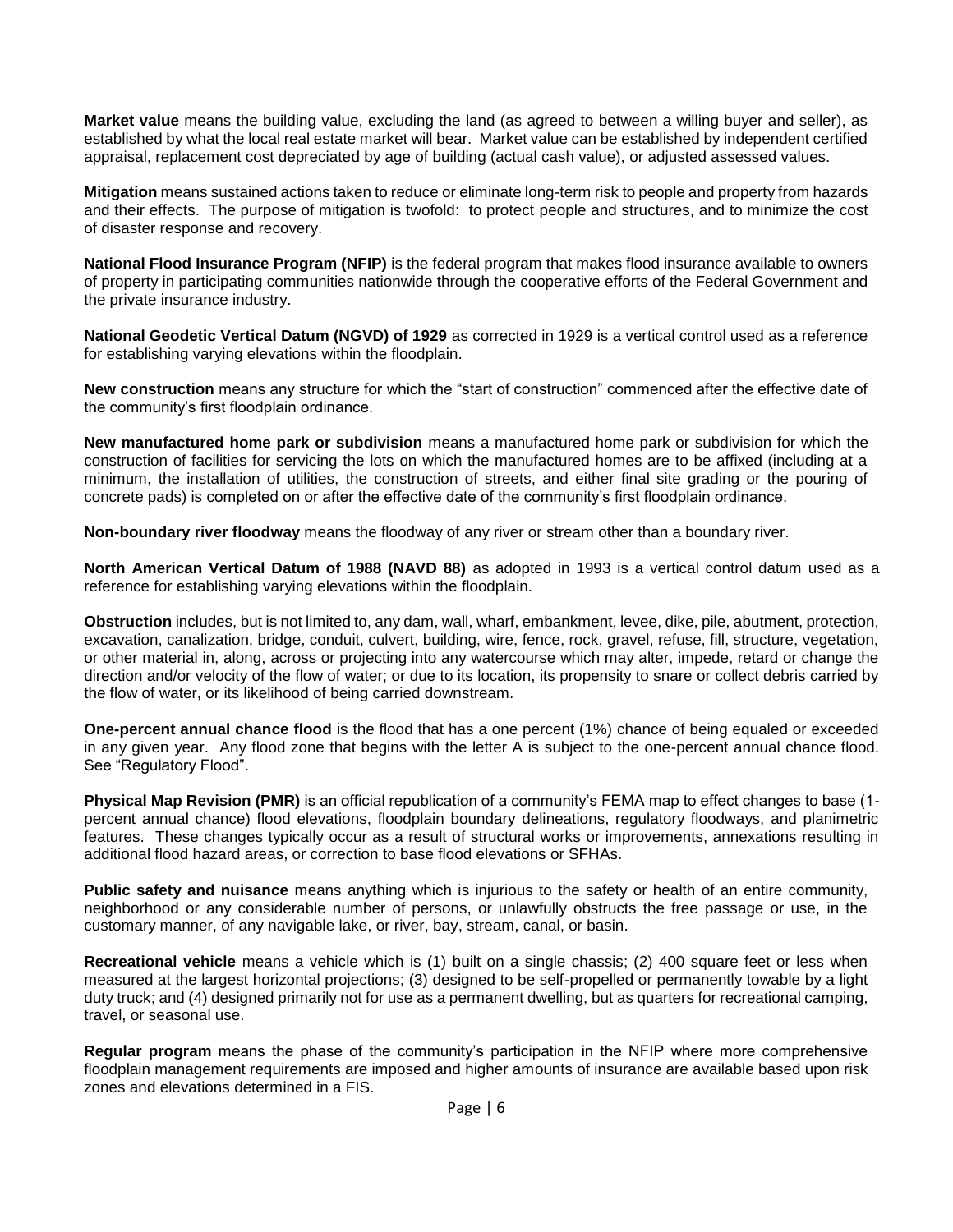**Regulatory flood** means the flood having a one percent (1%) chance of being equaled or exceeded in any given year, as calculated by a method and procedure that is acceptable to and approved by the Indiana Department of Natural Resources and the Federal Emergency Management Agency. The regulatory flood elevation at any location is as defined in Article 3 (B) of this ordinance. The "Regulatory Flood" is also known by the term "Base Flood", "One-Percent Annual Chance Flood", and "100-Year Flood".

**Repetitive loss** means flood-related damages sustained by a structure on two separate occasions during a 10 year period for which the cost of repairs at the time of each such flood event, on the average, equaled or exceeded 25% of the market value of the structure before the damage occurred.

**Section 1316** is that section of the National Flood Insurance Act of 1968, as amended, which states that no new flood insurance coverage shall be provided for any property that the Administrator finds has been declared by a duly constituted state or local zoning authority or other authorized public body to be in violation of state or local laws, regulations, or ordinances that intended to discourage or otherwise restrict land development or occupancy in flood-prone areas.

**Special Flood Hazard Area (SFHA)** means those lands within the jurisdiction of the Decatur County and the respective Towns of Milhousen, New Point, St. Paul, and Westport subject to inundation by the regulatory flood. The SFHAs of Decatur County and the respective Towns of Milhousen, New Point, St. Paul, and Westport are generally identified as such on the Decatur County, Indiana and Incorporated Areas Flood Insurance Rate Map dated October 16, 2013 as well as any future updates, amendments, or revisions, prepared by the Federal Emergency Management Agency with the most recent date. (These areas are shown on a FIRM as Zone A, AE, A1- A30, AH, AR, A99, or AO).

**Start of construction** includes substantial improvement, and means the date the building permit was issued, provided the actual start of construction, repair, reconstruction, or improvement was within 180 days of the permit date. The actual start means either the first placement of permanent construction of a structure on a site, such as the pouring of a slab or footings, the installation of piles, the construction of columns, or any work beyond the stage of excavation; or the placement of a manufactured home on a foundation. Permanent construction does not include land preparation, such as clearing, grading and filling; nor does it include the installation of streets and/or walkways; nor does it include excavation for a basement, footings, piers, foundations, or the erection of temporary forms; nor does it include the installation on the property of accessory buildings, such as garages or sheds not occupied as dwelling units or not part of the main structure. For a substantial improvement, the actual start of construction means the first alteration of any wall, ceiling, floor, or other structural part of a building, whether or not that alteration affects the external dimensions of the building.

**Structure** means a structure that is principally above ground and is enclosed by walls and a roof. The term includes a gas or liquid storage tank, a manufactured home, or a prefabricated building. The term also includes recreational vehicles to be installed on a site for more than 180 days.

**Substantial damage** means damage of any origin sustained by a structure whereby the cost of restoring the structure to it's before damaged condition would equal or exceed 50 percent of the market value of the structure before the damage occurred.

**Substantial improvement** means any reconstruction, rehabilitation, addition, or other improvement of a structure, the cost of which equals or exceeds 50 percent of the market value of the structure before the "start of construction" of the improvement. This term includes structures that have incurred "repetitive loss" or "substantial damage" regardless of the actual repair work performed. The term does not include improvements of structures to correct existing violations of state or local health, sanitary, or safety code requirements.

**Suspension** means the removal of a participating community from the NFIP because the community has not enacted and/or enforced the proper floodplain management regulations required for participation in the NFIP.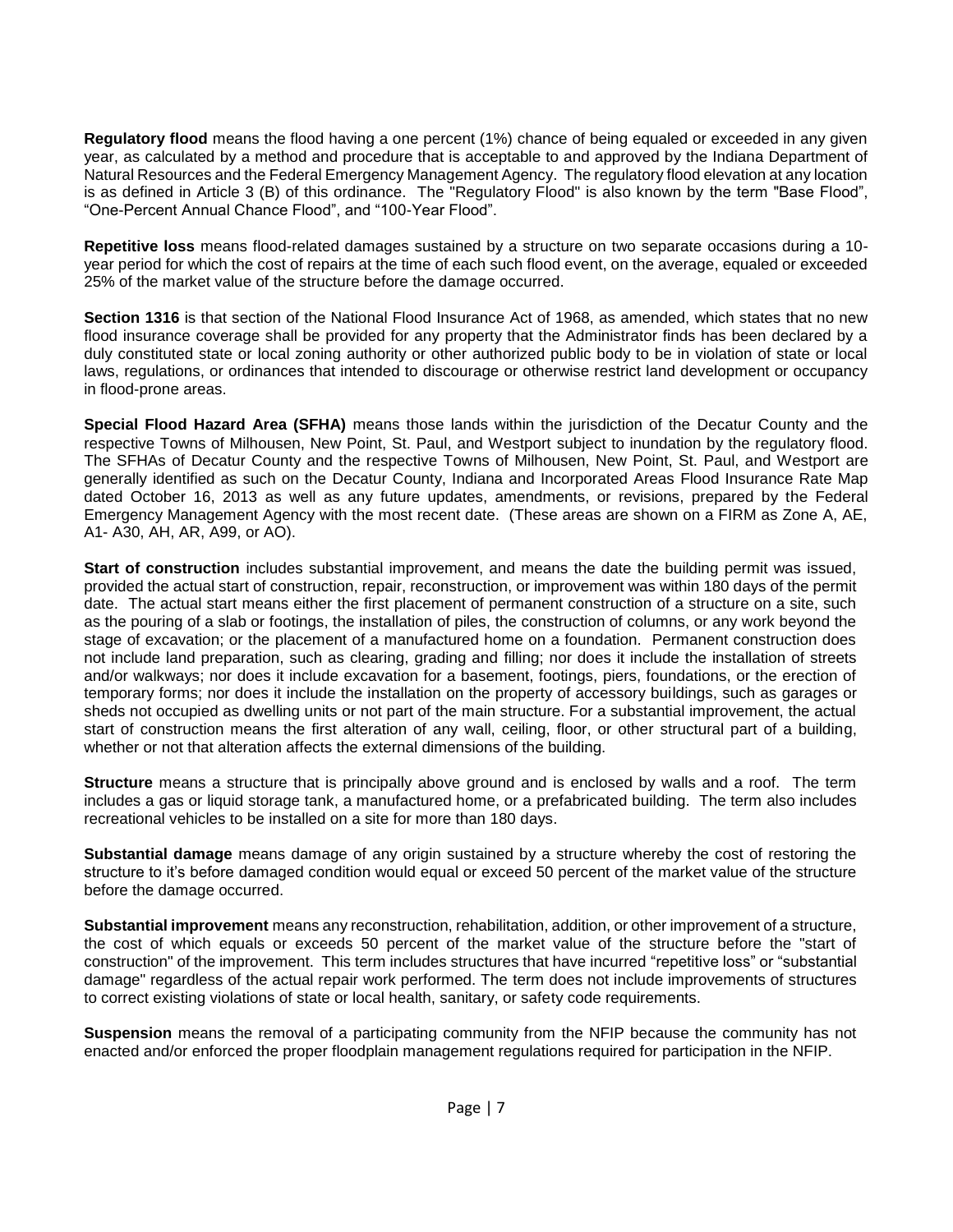**Variance** is a grant of relief from the requirements of this ordinance, which permits construction in a manner otherwise prohibited by this ordinance where specific enforcement would result in unnecessary hardship.

**Violation** means the failure of a structure or other development to be fully compliant with this ordinance. A structure or other development without the elevation, other certification, or other evidence of compliance required in this ordinance is presumed to be in violation until such time as that documentation is provided.

**Watercourse** means a lake, river, creek, stream, wash, channel or other topographic feature on or over which waters flow at least periodically. Watercourse includes specifically designated areas in which substantial flood damage may occur.

**X zone** means the area where the flood hazard is less than that in the SFHA. Shaded X zones shown on recent FIRMs (B zones on older FIRMs) designate areas subject to inundation by the flood with a 0.2 percent chance of being equaled or exceeded (the 500-year flood). Unshaded X zones (C zones on older FIRMs) designate areas where the annual exceedance probability of flooding is less than 0.2 percent.

**Zone** means a geographical area shown on a FIRM that reflects the severity or type of flooding in the area.

#### **Zone A** (see definition for A zone)

**Zone B, C, and X** means areas identified in the community as areas of moderate or minimal hazard from the principal source of flood in the area. However, buildings in these zones could be flooded by severe, concentrated rainfall coupled with inadequate local drainage systems. Flood insurance is available in participating communities but is not required by regulation in these zones. (Zone X is used on new and revised maps in place of Zones B and C.)

# **Article 3. General Provisions.**

### **Section A. Lands to Which This Ordinance Applies.**

This ordinance shall apply to all SFHAs and known flood prone areas within the jurisdiction of Decatur County and the respective Towns of Milhousen, New Point, St. Paul, and Westport.

## **Section B. Basis for Establishing Regulatory Flood Data.**

This ordinance's protection standard is the regulatory flood. The best available regulatory flood data is listed below.

- (1) The regulatory flood elevation, floodway, and fringe limits for the studied SFHAs within the jurisdiction of Decatur County and the respective Towns of Milhousen, New Point, St. Paul, and Westport shall be as delineated on the one-percent annual chance flood profiles in the Flood Insurance Study of Decatur County, Indiana and Incorporated Areas dated October 16, 2013 and the corresponding Flood Insurance Rate Map dated October 16, 2013 as well as any future updates, amendments, or revisions, prepared by the Federal Emergency Management Agency with the most recent date.
- (2) The regulatory flood elevation, floodway, and fringe limits for each of the SFHAs within the jurisdiction of Decatur County and the respective Towns of Milhousen, New Point, St. Paul, and Westport, delineated as an "A Zone" on the Decatur County, Indiana and Incorporated Areas Flood Insurance Rate Map dated October 16, 2013 as well as any future updates, amendments, or revisions, prepared by the Federal Emergency Management Agency with the most recent date, shall be according to the best data available as provided by the Indiana Department of Natural Resources, provided the upstream drainage area from the subject site is greater than one square mile. Whenever a party disagrees with the best available data, the party needs to replace existing data with better data that meets current engineering standards. To be considered, this data must be submitted to the Indiana Department of Natural Resources for review and subsequently approved.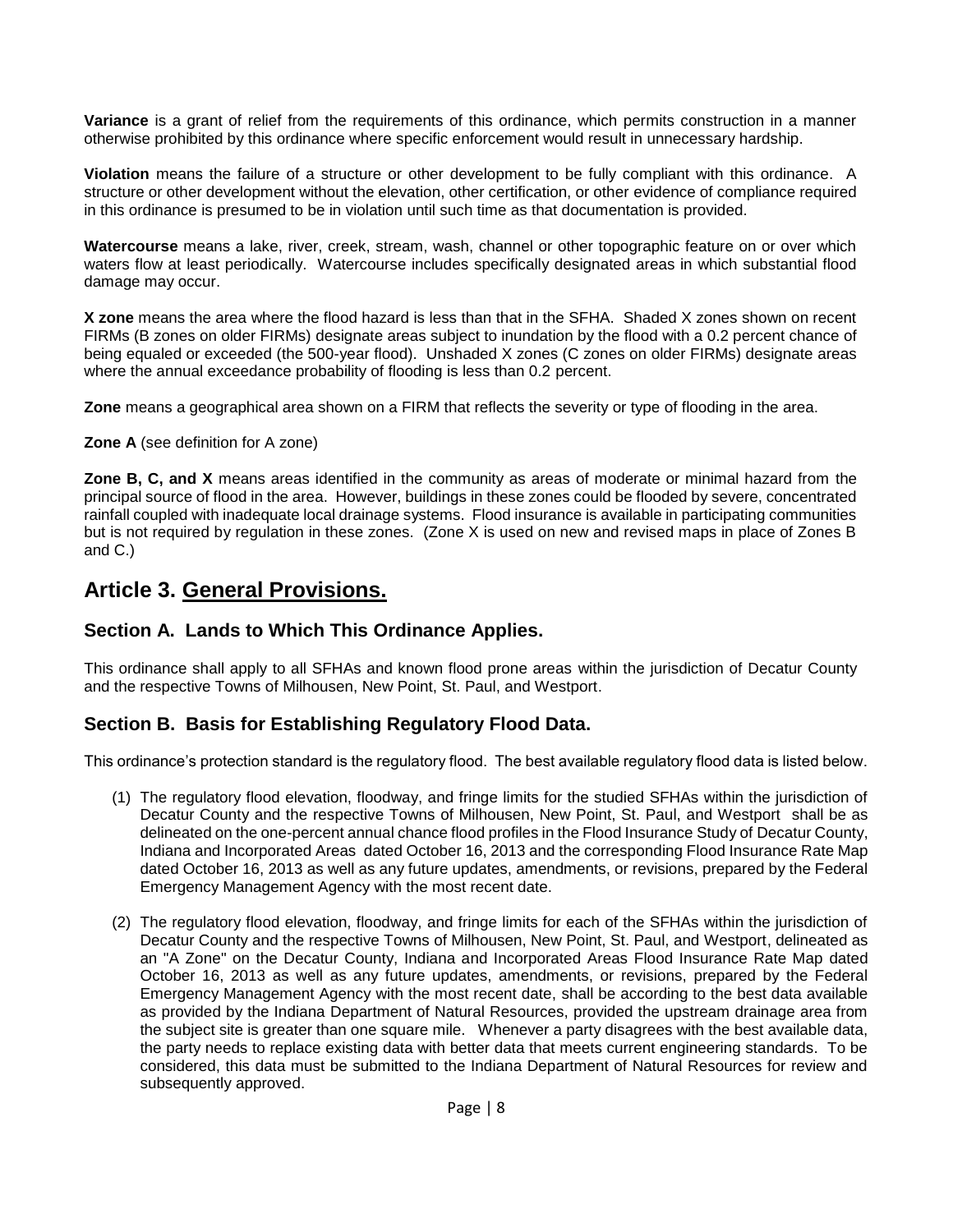- (3) In the absence of a published FEMA map, or absence of identification on a FEMA map, the regulatory flood elevation, floodway, and fringe limits of any watercourse in the community's known flood prone areas shall be according to the best data available as provided by the Indiana Department of Natural Resources, provided the upstream drainage area from the subject site is greater than one square mile.
- (4) Upon issuance of a Letter of Final Determination (LFD), any more restrictive data in the new (not yet effective) mapping/study shall be utilized for permitting and construction (development) purposes, replacing all previously effective less restrictive flood hazard data provided by FEMA.

### **Section C. Establishment of Floodplain Development Permit.**

A Floodplain Development Permit shall be required in conformance with the provisions of this ordinance prior to the commencement of any development activities in a SFHA.

### **Section D. Compliance.**

No structure shall hereafter be located, extended, converted or structurally altered within the SFHA without full compliance with the terms of this ordinance and other applicable regulations. No land or stream within the SFHA shall hereafter be altered without full compliance with the terms of this ordinance and other applicable regulations.

### **Section E. Abrogation and Greater Restrictions.**

This ordinance is not intended to repeal, abrogate, or impair any existing easements, covenants, or deed restrictions. However, where this ordinance and another conflict or overlap, whichever imposes the more stringent restrictions shall prevail.

### **Section F. Discrepancy between Mapped Floodplain and Actual Ground Elevations.**

- (1) In cases where there is a discrepancy between the mapped floodplain (SFHA) on the FIRM and the actual ground elevations, the elevation provided on the profiles shall govern.
- (2) If the elevation of the site in question is below the base flood elevation, that site shall be included in the SFHA and regulated accordingly.
- (3) If the elevation (natural grade) of the site in question is above the base flood elevation and not located within the floodway, that site shall be considered outside the SFHA and the floodplain regulations will not be applied. The property owner shall be advised to apply for a LOMA.

### **Section G. Interpretation.**

In the interpretation and application of this ordinance all provisions shall be:

- (1) Considered as minimum requirements.
- (2) Liberally construed in favor of the governing body.
- (3) Deemed neither to limit nor repeal any other powers granted under state statutes.

### **Section H. Warning and Disclaimer of Liability.**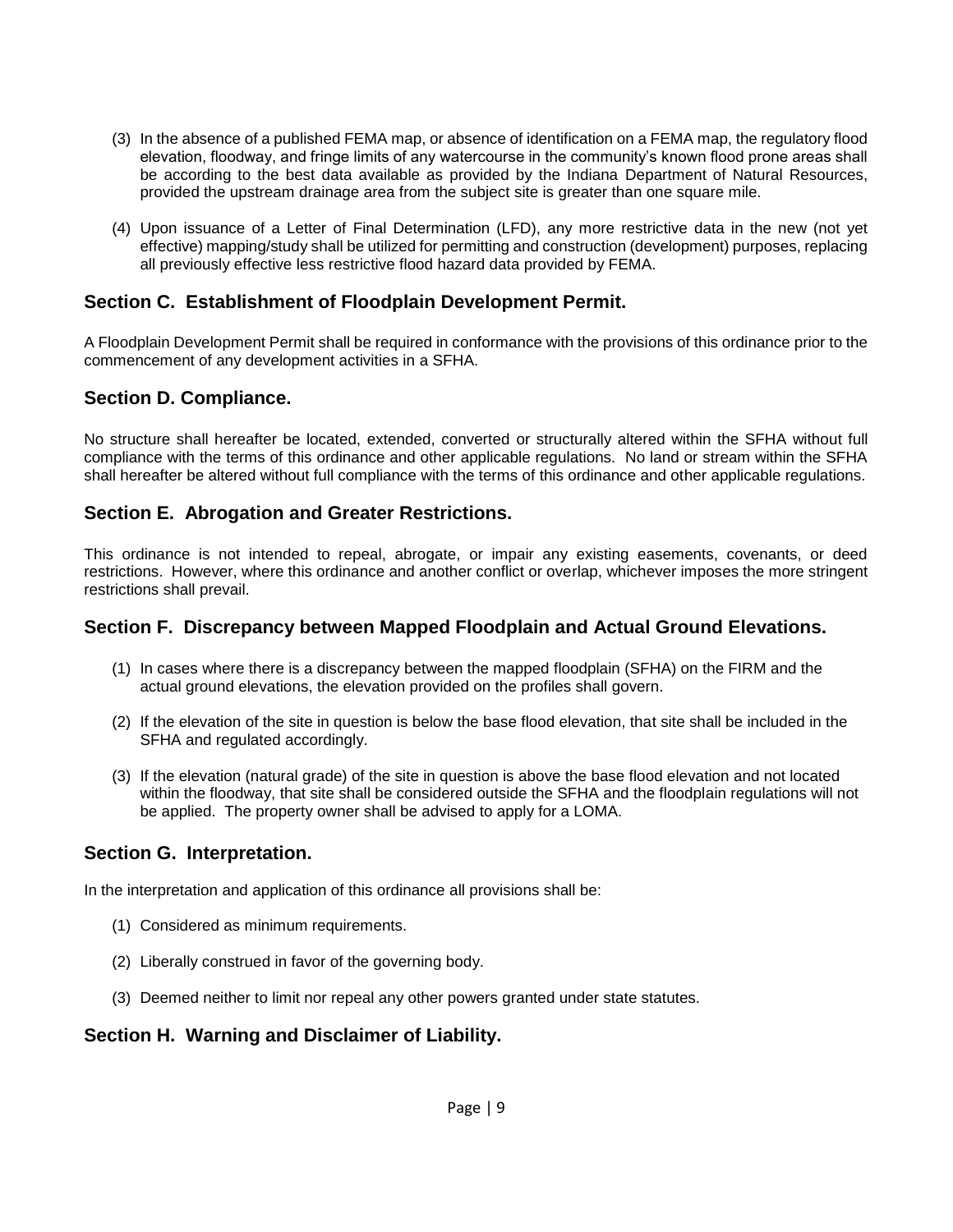The degree of flood protection required by this ordinance is considered reasonable for regulatory purposes and is based on available information derived from engineering and scientific methods of study. Larger floods can and will occur on rare occasions. Therefore, this ordinance does not create any liability on the part of Decatur County, the Town of Milhousen, the Town of New Point, the Town of St. Paul, the Town of Westport, the Indiana Department of Natural Resources, or the State of Indiana, for any flood damage that results from reliance on this ordinance or any administrative decision made lawfully thereunder.

## **Section I. Penalties for Violation.**

Failure to obtain a Floodplain Development Permit in the SFHA or failure to comply with the requirements of a Floodplain Development Permit or conditions of a variance shall be deemed to be a violation of this ordinance. All violations shall be considered a common nuisance and be treated as such in accordance with the provisions of the Zoning Code for Decatur County. All violations shall be punishable by a fine not exceeding \$[**Click here and type amount of fine]**.

- (1) A separate offense shall be deemed to occur for each day the violation continues to exist.
- (2) The Decatur County Area Plan Commission shall inform the owner that any such violation is considered a willful act to increase flood damages and therefore may cause coverage by a Standard Flood Insurance Policy to be suspended.
- (3) Nothing herein shall prevent the Decatur County and the respective Towns of Milhousen, New Point, St. Paul, and Westport from taking such other lawful action to prevent or remedy any violations. All costs connected therewith shall accrue to the person or persons responsible.

# **Article 4. Administration.**

### **Section A. Designation of Administrator.**

The Decatur County Commissioners and the respective Town Councils for the Towns of Milhousen, New Point, St. Paul, and Westport hereby appoint the Decatur County Area Plan Director to administer and implement the provisions of this ordinance and is herein referred to as the Floodplain Administrator.

## **Section B. Permit Procedures.**

Application for a Floodplain Development Permit shall be made to the Floodplain Administrator on forms furnished by him or her prior to any development activities, and may include, but not be limited to, the following: plans in duplicate drawn to scale showing the nature, location, dimensions, and elevations of the area in question; existing or proposed structures, earthen fill, storage of materials or equipment, drainage facilities, and the location of the foregoing. Specifically the following information is required:

- (1) Application Stage.
	- a) A description of the proposed development.
	- b) Location of the proposed development sufficient to accurately locate property and structure(s) in relation to existing roads and streams.
	- c) A legal description of the property site.
	- d) A site development plan showing existing and proposed development locations and existing and proposed land grades.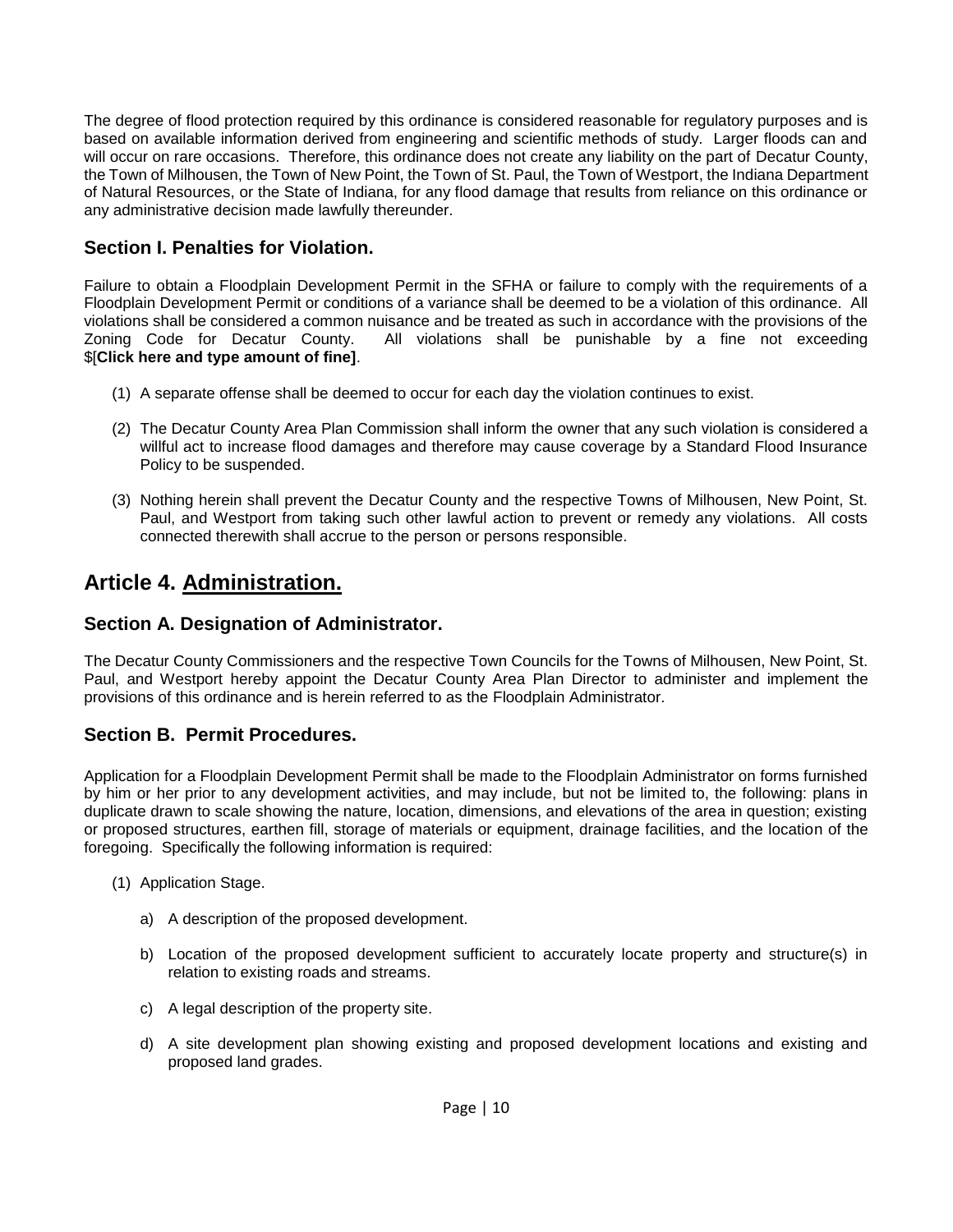- e) Elevation of the top of the planned lowest floor (including basement) of all proposed buildings. Elevation should be in NAVD 88.
- f) Elevation (in NAVD 88) to which any non-residential structure will be floodproofed.
- g) Description of the extent to which any watercourse will be altered or relocated as a result of proposed development. A hydrologic and hydraulic engineering study is required and any watercourse changes submitted to DNR for approval and then to FEMA as a Letter of Map Revision. (See Article 4, Section C. (6) for additional information.)
- (2) Construction Stage.

Upon establishment of the lowest floor of an elevated structure or structure constructed on fill, it shall be the duty of the applicant to submit to the Floodplain Administrator a certification of the NAVD 88 elevation of the lowest floor, as built. Said certification shall be prepared by or under the direct supervision of a registered land surveyor, professional engineer or architect and certified by the same. The Floodplain Administrator shall review the lowest floor elevation survey data submitted. The applicant shall correct deficiencies detected by such review before any further work is allowed to proceed. Failure to submit the survey or failure to make said corrections required hereby shall be cause to issue a stop-work order for the project. Any work undertaken prior to submission of the elevation certification shall be at the applicant's risk.

Upon establishment of the floodproofed elevation of a floodproofed structure, it shall be the duty of the applicant to submit to the Floodplain Administrator a floodproofing certificate. Certification shall be prepared by or under the direct supervision of a registered professional engineer or architect and certified by same. (The Floodplain Administrator shall review the floodproofing certification submitted.) The applicant shall correct any deficiencies detected by such review before any further work is allowed to proceed. Failure to submit the floodproofing certification or failure to make correction required shall be cause to issue a stop-work order for the project.

(3) Finished Construction.

Upon completion of construction, an elevation certification (FEMA Elevation Certificate Form 81-31 or any future updates) which depicts the "as-built" lowest floor elevation is required to be submitted to the Floodplain Administrator. If the project includes a floodproofing measure, floodproofing certification (FEMA Floodproofing Certificate Form 81-65 or any future updates) is required to be submitted by the applicant to the Floodplain Administrator.

## **Section C. Duties and Responsibilities of the Floodplain Administrator.**

The Floodplain Administrator and/or designated staff is hereby authorized and directed to enforce the provisions of this ordinance. The administrator is further authorized to render interpretations of this ordinance, which are consistent with its spirit and purpose.

Duties and Responsibilities of the Floodplain Administrator shall include, but are not limited to:

- (1) Review all floodplain development permits to assure that the permit requirements of this ordinance have been satisfied.
- (2) Inspect and inventory damaged structures in the SFHA and complete substantial damage determinations.
- (3) Ensure that construction authorization has been granted by the Indiana Department of Natural Resources for all development projects subject to Article 5, Section E and G (1) of this ordinance, and maintain a record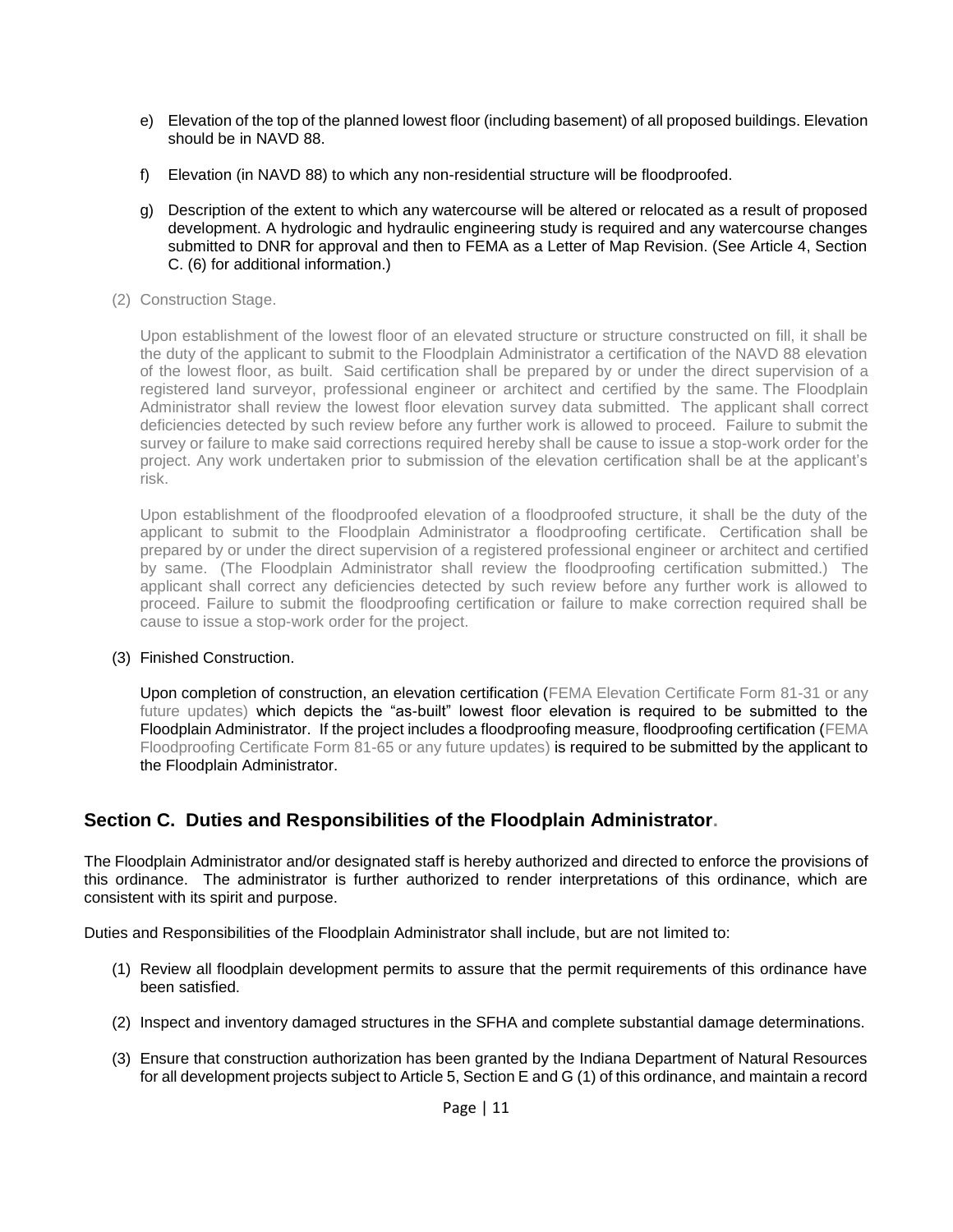of such authorization (either copy of actual permit/authorization or floodplain analysis/regulatory assessment).

- (4) Ensure that all necessary federal or state permits have been received prior to issuance of the local floodplain development permit. Copies of such permits/authorizations are to be maintained on file with the floodplain development permit.
- (5) Maintain and track permit records involving additions and improvements to residences located in the floodway.
- (6) Notify adjacent communities and the State Floodplain Coordinator prior to any alteration or relocation of a watercourse, and submit copies of such notifications to FEMA.
- (7) Maintain for public inspection and furnish upon request local permit documents, damaged structure inventories, substantial damage determinations, regulatory flood data, SFHA maps, Letters of Map Change (LOMC), copies of DNR permits, letters of authorization, and floodplain analysis and regulatory assessments (letters of recommendation), federal permit documents, and "as-built" elevation and floodproofing data for all buildings constructed subject to this ordinance.
- (8) Utilize and enforce all Letters of Map Change (LOMC) or Physical Map Revisions (PMR) issued by FEMA for the currently effective SFHA maps of the community.
- (9) Assure that maintenance is provided within the altered or relocated portion of said watercourse so that the flood-carrying capacity is not diminished.
- (10)Review certified plans and specifications for compliance.
- (11)Verify and record the actual elevation of the lowest floor (including basement) of all new or substantially improved structures, in accordance with Article 4 Section B.
- (12)Verify and record the actual elevation to which any new or substantially improved structures have been floodproofed in accordance with Article 4, Section B.
- (13)Perform a minimum of three inspections to ensure that all applicable ordinance and floodplain development requirements have been satisfied. The first upon the establishment of the Flood Protection Grade reference mark at the development site; the second upon the establishment of the structure's footprint/establishment of the lowest floor; and the final inspection upon completion and submission of the required finished construction elevation certificate. Authorized **[Click here and type either Town, City, or County]** officials shall have the right to enter and inspect properties located in the SFHA.
- (14)Stop Work Orders
	- a) Upon notice from the floodplain administrator, work on any building, structure or premises that is being done contrary to the provisions of this ordinance shall immediately cease.
	- b) Such notice shall be in writing and shall be given to the owner of the property, or to his agent, or to the person doing the work, and shall state the conditions under which work may be resumed.
- (15)Revocation of Permits
	- a) The floodplain administrator may revoke a permit or approval, issued under the provisions of the ordinance, in cases where there has been any false statement or misrepresentation as to the material fact in the application or plans on which the permit or approval was based.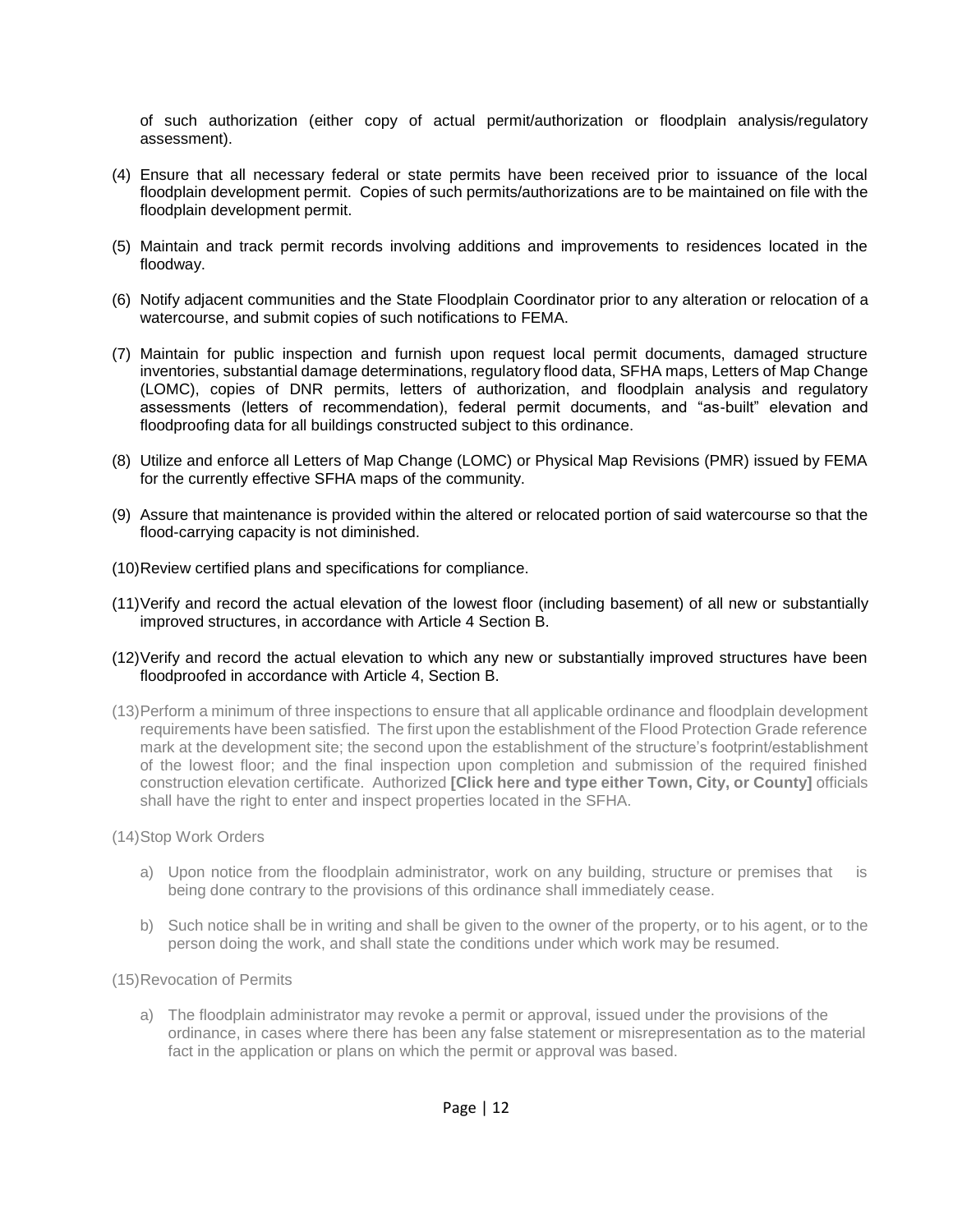b) The floodplain administrator may revoke a permit upon determination by the floodplain administrator that the construction, erection, alteration, repair, moving, demolition, installation, or replacement of the structure for which the permit was issued is in violation of, or not in conformity with, the provisions of this ordinance.

# **Article 5. Provisions for Flood Hazard Reduction.**

## **Section A. General Standards.**

In all SFHAs and known flood prone areas the following provisions are required:

- (1) New construction and substantial improvements shall be anchored to prevent flotation, collapse or lateral movement of the structure.
- (2) Manufactured homes shall be anchored to prevent flotation, collapse, or lateral movement. Methods of anchoring may include, but are not limited to, use of over-the-top or frame ties to ground anchors. This standard shall be in addition to and consistent with applicable state requirements for resisting wind forces.
- (3) New construction and substantial improvements shall be constructed with materials and utility equipment resistant to flood damage below the FPG.
- (4) New construction and substantial improvements shall be constructed by methods and practices that minimize flood damage.
- (5) Electrical, heating, ventilation, plumbing, air conditioning equipment, utility meters, and other service facilities shall be located at/above the FPG or designed so as to prevent water from entering or accumulating within the components below the FPG. Water and sewer pipes, electrical and telephone lines, submersible pumps, and other waterproofed service facilities may be located below the FPG.
- (6) New and replacement water supply systems shall be designed to minimize or eliminate infiltration of flood waters into the system.
- (7) New and replacement sanitary sewage systems shall be designed to minimize or eliminate infiltration of flood waters into the system.
- (8) On-site waste disposal systems shall be located and constructed to avoid impairment to them or contamination from them during flooding.
- (9) Any alteration, repair, reconstruction or improvements to a structure that is in compliance with the provisions of this ordinance shall meet the requirements of "new construction" as contained in this ordinance.
- (10)Parking lots, driveways, and sidewalks within the SFHA shall be constructed with permeable materials.
- (11)Whenever any portion of the SFHA is authorized for use, the volume of space which will be occupied by the authorized fill or structure below the BFE shall be compensated for and balanced by an equivalent volume of excavation taken below the BFE. The excavation volume shall be at least equal to the volume of storage lost (replacement ratio of 1 to 1) due to the fill or structure.
	- a) The excavation shall take place in the floodplain and in the same property in which the authorized fill or structure is located.
	- b) Under certain circumstances, the excavation may be allowed to take place outside of but adjacent to the floodplain provided that the excavated volume will be below the regulatory flood elevation, will be in the same property in which the authorized fill or structure is located, will be accessible to the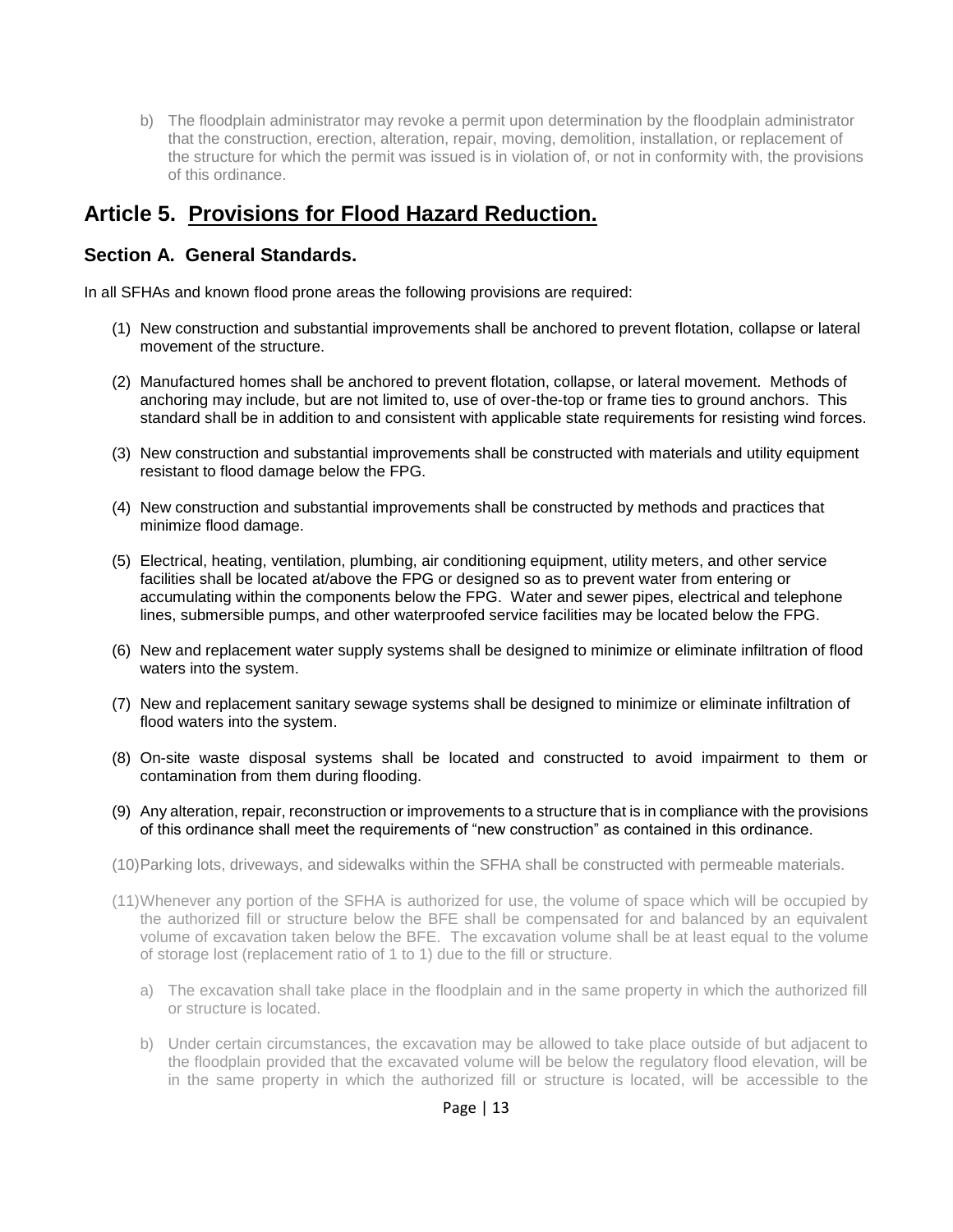regulatory flood water, will not be subject to ponding when not inundated by flood water, and that it shall not be refilled.

- c) The excavation shall provide for true storage of floodwater but shall not be subject to ponding when not inundated by flood water.
- d) The fill or structure shall not obstruct a drainage way leading to the floodplain.
- e) The grading around the excavation shall be such that the excavated area is accessible to the regulatory flood water.
- f) The fill or structure shall be of a material deemed stable enough to remain firm and in place during periods of flooding and shall include provisions to protect adjacent property owners against any increased runoff or drainage resulting from its placement.
- g) Plans depicting the areas to be excavated and filled shall be submitted prior to the actual start of construction or any site work; once site work is complete, but before the actual start of construction, the applicant shall provide to the Floodplain Administrator a certified survey of the excavation and fill sites demonstrating the fill and excavation comply with this article.

## **Section B. Specific Standards.**

In all SFHAs, the following provisions are required:

- (1) In addition to the requirements of Article 5, Section A, all structures to be located in the SFHA shall be protected from flood damage below the FPG. This building protection requirement applies to the following situations:
	- a) Construction or placement of any structure having a floor area greater than 400 square feet.
	- b) Addition or improvement made to any existing structure where the cost of the addition or improvement equals or exceeds 50% of the value of the existing structure (excluding the value of the land).
	- c) Reconstruction or repairs made to a damaged structure where the costs of restoring the structure to it's before damaged condition equals or exceeds 50% of the market value of the structure (excluding the value of the land) before damage occurred.
	- d) Installing a travel trailer or recreational vehicle on a site for more than 180 days.
	- e) Installing a manufactured home on a new site or a new manufactured home on an existing site. This ordinance does not apply to returning the existing manufactured home to the same site it lawfully occupied before it was removed to avoid flood damage.
	- f) Reconstruction or repairs made to a repetitive loss structure.
	- g) Addition or improvement made to any existing structure with a previous repair, addition or improvement constructed since the community's first floodplain ordinance.
- (2) **Residential Structures.** New construction or substantial improvement of any residential structure (or manufactured home) shall have the lowest floor; including basement, at or above the FPG (two feet above the base flood elevation). Should solid foundation perimeter walls be used to elevate a structure, openings sufficient to facilitate the unimpeded movements of floodwaters shall be provided in accordance with the standards of Article 5, Section B (4).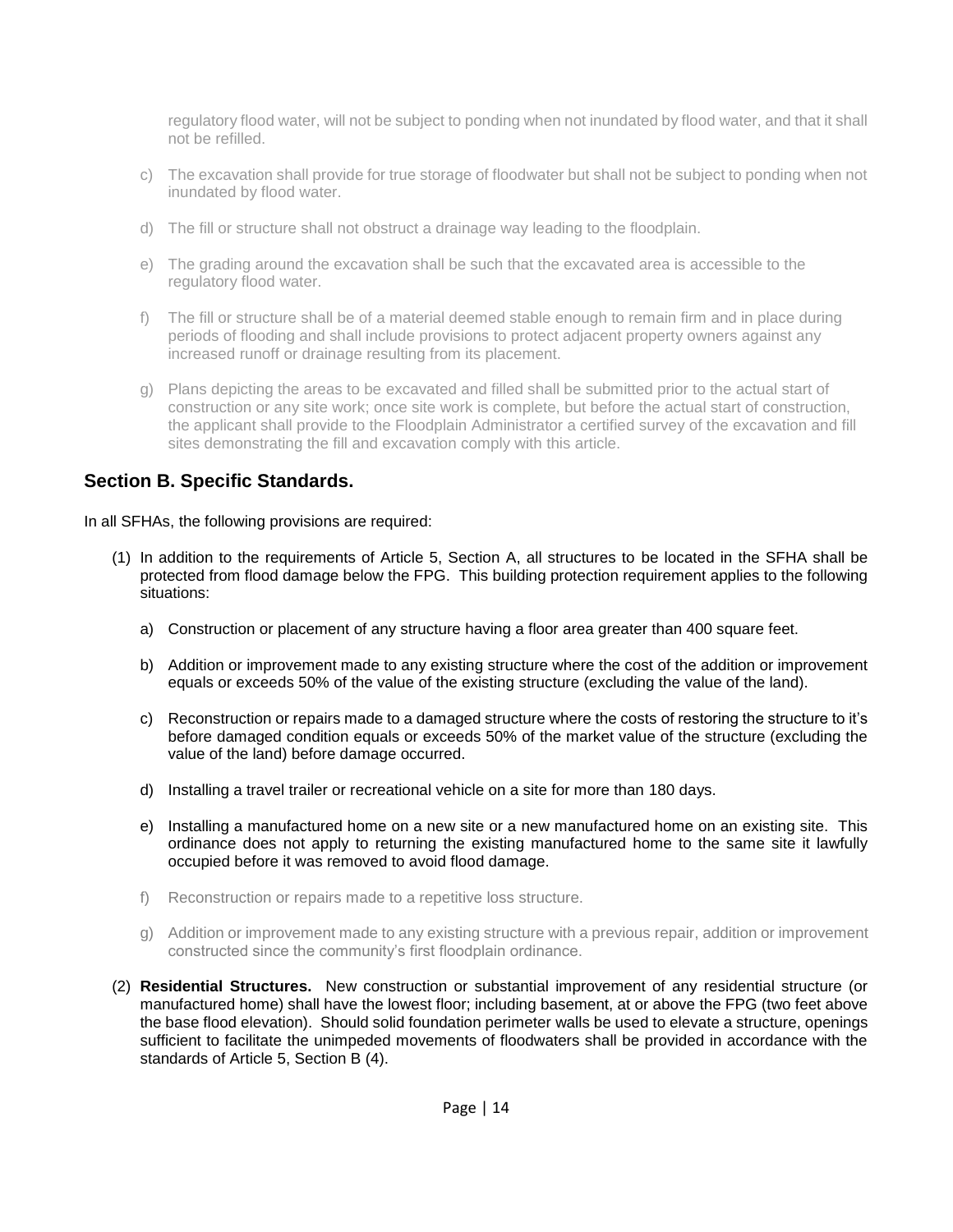- (3) **Non-Residential Structures.** New construction or substantial improvement of any commercial, industrial, or non-residential structure (or manufactured home) shall either have the lowest floor, including basement, elevated to or above the FPG (two feet above the base flood elevation) or be floodproofed to or above the FPG. Should solid foundation perimeter walls be used to elevate a structure, openings sufficient to facilitate the unimpeded movements of floodwaters shall be provided in accordance with the standards of Article 5, Section B (4). Structures located in all "A Zones" may be floodproofed in lieu of being elevated if done in accordance with the following:
	- a) A Registered Professional Engineer or Architect shall certify that the structure has been designed so that below the FPG, the structure and attendant utility facilities are watertight and capable of resisting the effects of the regulatory flood. The structure design shall take into account flood velocities, duration, rate of rise, hydrostatic pressures, and impacts from debris or ice. Such certification shall be provided to the floodplain administrator as set forth in Article 4, Section C (12).
	- b) Floodproofing measures shall be operable without human intervention and without an outside source of electricity.
- (4) **Elevated Structures.** New construction or substantial improvements of elevated structures shall have the lowest floor at or above the FPG.

Elevated structures with fully enclosed areas formed by foundation and other exterior walls below the flood protection grade shall be designed to preclude finished living space and designed to allow for the entry and exit of floodwaters to automatically equalize hydrostatic flood forces on exterior walls. Designs must meet the following minimum criteria:

- a) Provide a minimum of two openings located in a minimum of two exterior walls (having a total net area of not less than one square inch for every one square foot of enclosed area).
- b) The bottom of all openings shall be no more than one foot above the exterior grade or the interior grade immediately beneath each opening, whichever is higher.
- c) Openings may be equipped with screens, louvers, valves or other coverings or devices provided they permit the automatic flow of floodwaters in both directions.
- d) Access to the enclosed area shall be the minimum necessary to allow for parking for vehicles (garage door) or limited storage of maintenance equipment used in connection with the premises (standard exterior door) or entry to the living area (stairway or elevator).
- e) The interior portion of such enclosed area shall not be partitioned or finished into separate rooms.
- f) The interior grade of such enclosed area shall be at an elevation at or higher than the exterior grade.
- g) Openings are to be not less than 3 inches in any direction in the plane of the wall. This requirement applies to the hole in the wall, excluding any device that may be inserted such as typical foundation air vent device.
- h) Property owners shall be required to execute a flood openings/venting affidavit acknowledging that all openings will be maintained as flood vents, and that the elimination or alteration of the openings in any way will violate the requirements of Article 5, B. (4). Periodic inspections will be conducted by the Floodplain Administrator to ensure compliance. The affidavit shall be recorded, along with the deed, in the office of the **[Click here and type County Name]** County Recorder.
- i) Property owners shall be required to execute and record with the structure's deed a non-conversion agreement declaring that the area below the lowest floor (where the interior height of the enclosure exceeds 6 feet) shall not be improved, finished or otherwise converted; the community will have the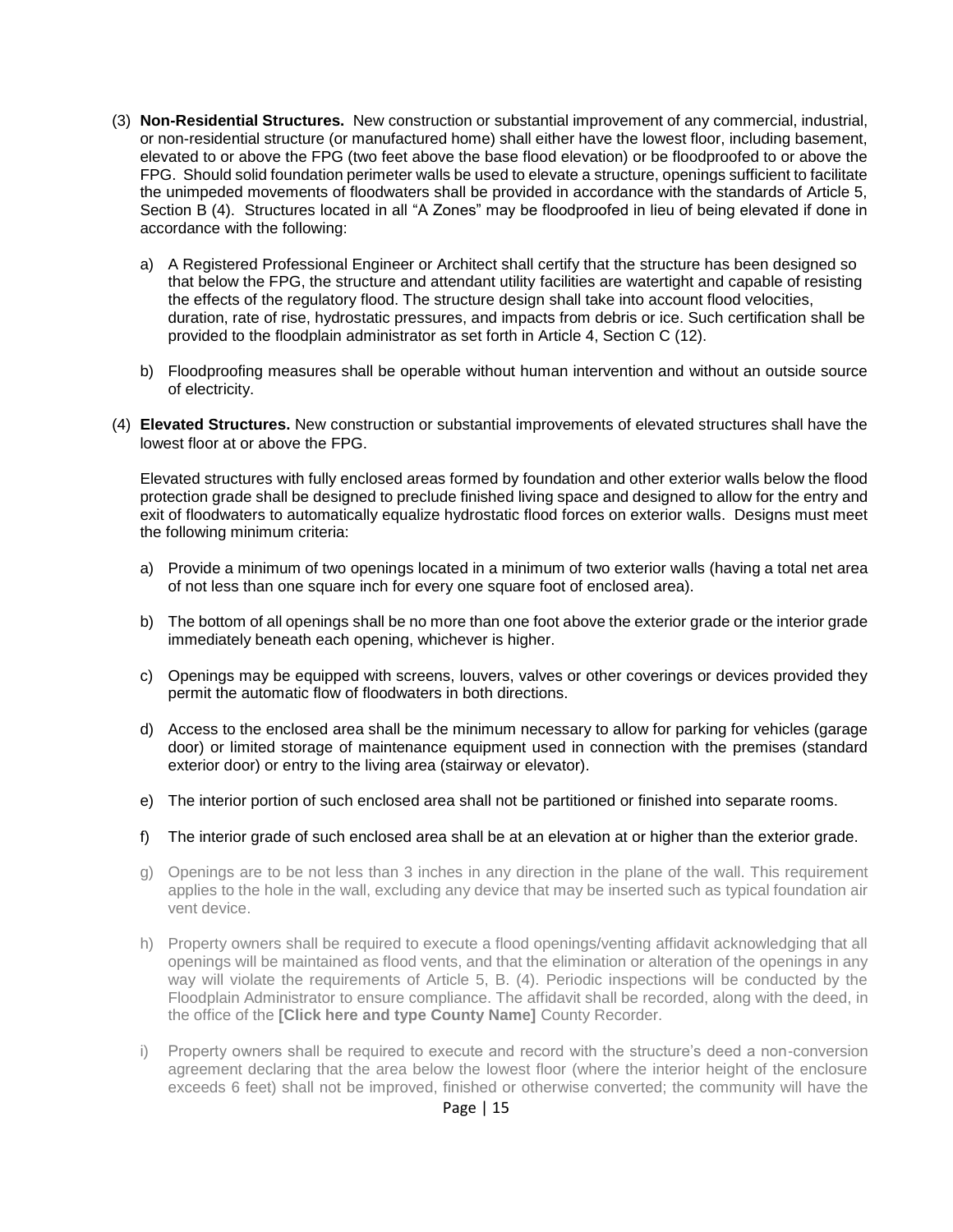right to inspect the enclosed area. The non-conversion agreement shall be recorded in the office of the **[Click here and type County Name]** County Recorder.

- (5) **Structures Constructed on Fill.** A residential or nonresidential structure may be constructed on a permanent land fill in accordance with the following:
	- a) The fill shall be placed in layers no greater than 1 foot deep before compacting to 95% of the maximum density obtainable with either the Standard or Modified Proctor Test method. The results of the test showing compliance shall be retained in the permit file.
	- b) The fill shall extend **[Click here and select a distance between 5 and 15]** feet beyond the foundation of the structure before sloping below the BFE.
	- c) The fill shall be protected against erosion and scour during flooding by vegetative cover, riprap, or bulkheading. If vegetative cover is used, the slopes shall be no steeper than 3 horizontal to 1 vertical.
	- d) The fill shall not adversely affect the flow of surface drainage from or onto neighboring properties.
	- e) The top of the lowest floor including basements shall be at or above the FPG.
	- f) Fill shall be composed of clean granular or earthen material.
- (6) **Standards for Manufactured Homes and Recreational Vehicles.** Manufactured homes and recreational vehicles to be installed or substantially improved on a site for more than 180 days must meet one of the following requirements:
	- a) These requirements apply to all manufactured homes to be placed on a site outside a manufactured home park or subdivision; in a new manufactured home park or subdivision; in an expansion to an existing manufactured home park or subdivision; or in an existing manufactured home park or subdivision on which a manufactured home has incurred "substantial damage" as a result of a flood:
		- (i) The manufactured home shall be elevated on a permanent foundation such that the lowest floor shall be at or above the FPG and securely anchored to an adequately anchored foundation system to resist flotation, collapse, and lateral movement.
		- (ii) Fully enclosed areas formed by foundation and other exterior walls below the FPG shall be designed to preclude finished living space and designed to allow for the entry and exit of floodwaters to automatically equalize hydrostatic flood forces on exterior walls as required for elevated structures in Article 5, Section B. 4.
		- (iii) Flexible skirting and rigid skirting not attached to the frame or foundation of a manufactured home are not required to have openings.
	- b) These requirements apply to all manufactured homes to be placed on a site in an existing manufactured home park or subdivision that has not been substantially damaged by a flood:
		- (i) The manufactured home shall be elevated so that the lowest floor of the manufactured home chassis is supported by reinforced piers or other foundation elevations that are no less than 36 inches in height above grade and be securely anchored to an adequately anchored foundation system to resist flotation, collapse, and lateral movement.
		- (ii) Fully enclosed areas formed by foundation and other exterior walls below the FPG shall be designed to preclude finished living space and designed to allow for the entry and exit of floodwaters to automatically equalize hydrostatic flood forces on exterior walls as required for elevated structures in Article 5, Section B. 4.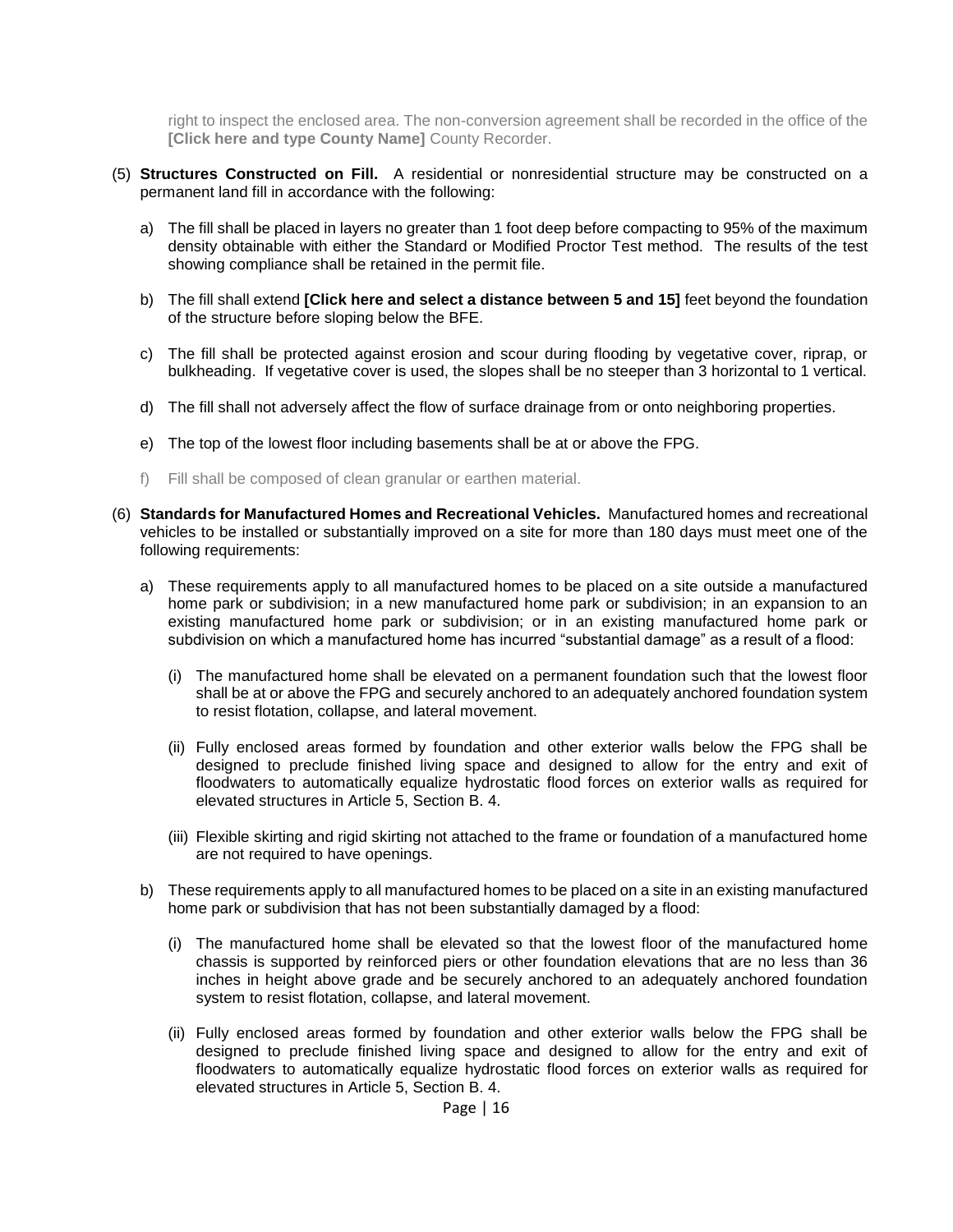- (iii) Flexible skirting and rigid skirting not attached to the frame or foundation of a manufactured home are not required to have openings.
- c) Recreational vehicles placed on a site shall either:
	- (i) be on site for less than 180 days; and
	- (ii) be fully licensed and ready for highway use (defined as being on its wheels or jacking system, is attached to the site only by quick disconnect type utilities and security devices, and has no permanently attached additions); or
	- (iii) meet the requirements for "manufactured homes" as stated earlier in this section.
- (7) **Accessory Structures.** Relief to the elevation or dry floodproofing standards may be granted for accessory structures. Such structures must meet the following standards:
	- a) Shall not be used for human habitation.
	- b) Shall be constructed of flood resistant materials.
	- c) Shall be constructed and placed on the lot to offer the minimum resistance to the flow of floodwaters.
	- d) Shall be firmly anchored to prevent flotation.
	- e) Service facilities such as electrical and heating equipment shall be elevated or floodproofed to or above the FPG.
	- f) Shall be designed to allow for the entry and exit of floodwaters to automatically equalize hydrostatic flood forces on exterior walls as required for elevated structures in Article 5, Section B. 4.
- (8) **Above Ground Gas or Liquid Storage Tanks.** All above ground gas or liquid storage tanks shall be anchored to prevent flotation or lateral movement.

### **Section C. Standards for Subdivision Proposals.**

- (1) All subdivision proposals shall be consistent with the need to minimize flood damage.
- (2) All subdivision proposals shall have public utilities and facilities such as sewer, gas, electrical, and water systems located and constructed to minimize flood damage.
- (3) All subdivision proposals shall have adequate drainage provided to reduce exposure to flood hazards.
- (4) Base flood elevation data shall be provided for subdivision proposals and other proposed development (including manufactured home parks and subdivisions), which is greater than the lesser of fifty (50) lots or five (5) acres.
- (5) All subdivision proposals shall minimize development in the SFHA and/or limit density of development permitted in the SFHA.
- (6) All subdivision proposals shall ensure safe access into/out of SFHA for pedestrians and vehicles (especially emergency responders).

### **Section D. Critical Facility.**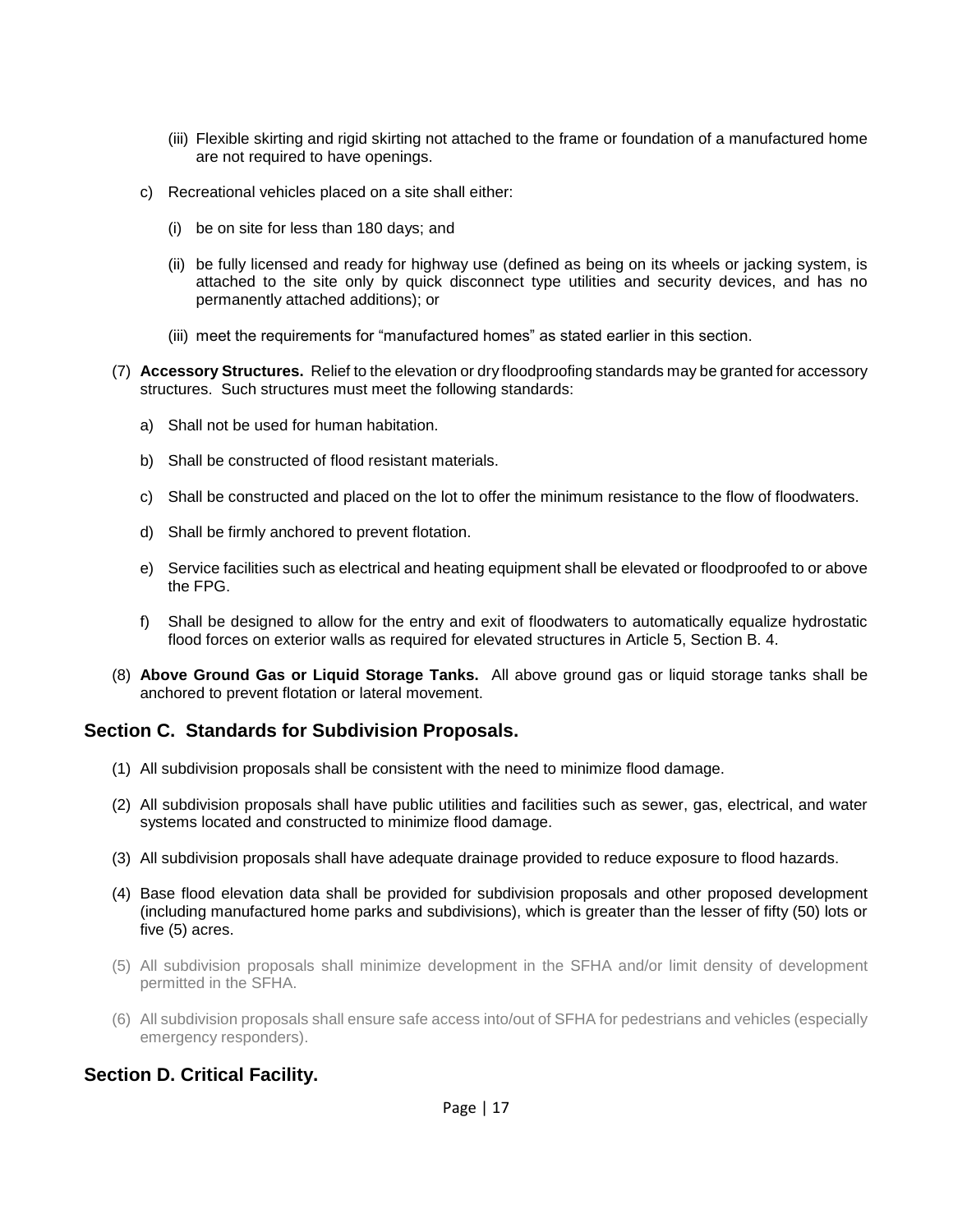Construction of new critical facilities shall be, to the extent possible, located outside the limits of the SFHA. Construction of new critical facilities shall be permissible within the SFHA if no feasible alternative site is available. Critical facilities constructed within the SFHA shall have the lowest floor elevated to or above the FPG at the site. Floodproofing and sealing measures must be taken to ensure that toxic substances will not be displaced by or released into floodwaters. Access routes elevated to or above the FPG shall be provided to all critical facilities to the extent possible.

## **Section E. Standards for Identified Floodways.**

Located within SFHAs, established in Article 3, Section B, are areas designated as floodways. The floodway is an extremely hazardous area due to the velocity of floodwaters, which carry debris, potential projectiles, and has erosion potential. If the site is in an identified floodway, the Floodplain Administrator shall require the applicant to forward the application, along with all pertinent plans and specifications, to the Indiana Department of Natural Resources and apply for a permit for construction in a floodway. Under the provisions of IC 14-28-1 a permit for construction in a floodway from the Indiana Department of Natural Resources is required prior to the issuance of a local building permit for any excavation, deposit, construction, or obstruction activity located in the floodway. This includes land preparation activities such as filling, grading, clearing and paving etc. undertaken before the actual start of construction of the structure. However, it does exclude non-substantial additions/improvements to existing (lawful) residences in a non-boundary river floodway. (IC 14-28-1-26 allows construction of a non-substantial addition/ improvement to a residence in a non-boundary river floodway without obtaining a permit for construction in the floodway from the Indiana Department of Natural Resources. Please note that if fill is needed to elevate an addition above the existing grade, prior approval for the fill is required from the Indiana Department of Natural Resources.)

No action shall be taken by the Floodplain Administrator until a permit or letter of authorization (when applicable) has been issued by the Indiana Department of Natural Resources granting approval for construction in the floodway. Once a permit for construction in a floodway or letter of authorization has been issued by the Indiana Department of Natural Resources, the Floodplain Administrator may issue the local Floodplain Development Permit, provided the provisions contained in Article 5 of this ordinance have been met. The Floodplain Development Permit cannot be less restrictive than the permit for construction in a floodway issued by the Indiana Department of Natural Resources. However, a community's more restrictive regulations (if any) shall take precedence.

No development shall be allowed, which acting alone or in combination with existing or future development, that will adversely affect the efficiency of, or unduly restrict the capacity of the floodway. This adverse affect is defined as an increase in the elevation of the regulatory flood of at least fifteen-hundredths (0.15) of a foot as determined by comparing the regulatory flood elevation under the project condition to that under the natural or pre-floodway condition as proven with hydraulic analyses.

For all projects involving channel modifications or fill (including levees) the **[Click here and type either town, city, or county]** shall submit the data and request that the Federal Emergency Management Agency revise the regulatory flood data per mapping standard regulations found at 44 CFR § 65.12.

## **Section F. Standards for Identified Fringe.**

If the site is located in an identified fringe, then the Floodplain Administrator may issue the local Floodplain Development Permit provided the provisions contained in Article 5 of this ordinance have been met. The key provision is that the top of the lowest floor of any new or substantially improved structure shall be at or above the FPG.

### **Section G. Standards for SFHAs without Established Base Flood Elevation and/or Floodways/Fringes.**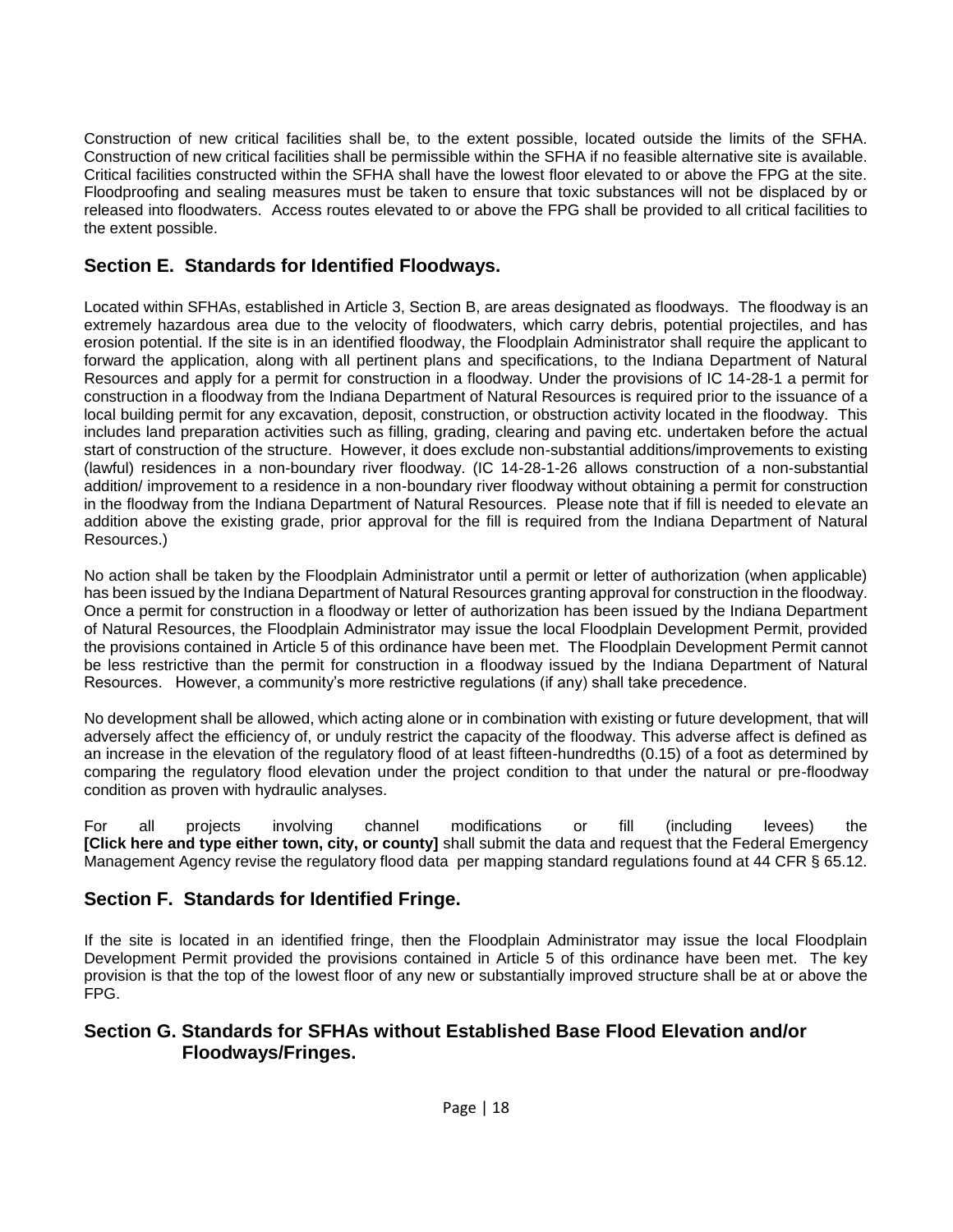(1) Drainage area upstream of the site is greater than one square mile:

If the site is in an identified floodplain where the limits of the floodway and fringe have not yet been determined, and the drainage area upstream of the site is greater than one square mile, the Floodplain Administrator shall require the applicant to forward the application, along with all pertinent plans and specifications, to the Indiana Department of Natural Resources for review and comment.

No action shall be taken by the Floodplain Administrator until either a permit for construction in a floodway (including letters of authorization) or a floodplain analysis/regulatory assessment citing the one-percent annual chance flood elevation and the recommended Flood Protection Grade has been received from the Indiana Department of Natural Resources.

Once the Floodplain Administrator has received the proper permit for construction in a floodway (including letters of authorization) or floodplain analysis/regulatory assessment approving the proposed development, a Floodplain Development Permit may be issued provided the conditions of the Floodplain Development Permit are not less restrictive than the conditions received from the Indiana Department of Natural Resources and the provisions contained in Article 5 of this ordinance have been met.

(2) Drainage area upstream of the site is less than one square mile:

If the site is in an identified floodplain where the limits of the floodway and fringe have not yet been determined and the drainage area upstream of the site is less than one square mile, the Floodplain Administrator shall require the applicant to provide an engineering analysis showing the limits of the floodplain and one-percent annual chance flood elevation for the site.

Upon receipt, the Floodplain Administrator may issue the local Floodplain Development Permit, provided the provisions contained in Article 5 of this ordinance have been met.

(3) The total cumulative effect of the proposed development, when combined with all other existing and anticipated development shall not adversely affect the efficiency of, or unduly restrict the capacity of the floodway. This adverse effect is defined as an increase in the elevation of the regulatory flood of at least fifteen-hundredths (0.15) of a foot as determined by comparing the regulatory flood elevation under the project condition to that under the natural or pre-floodway condition as proven with hydraulic analyses.

### **Section H. Standards for Flood Prone Areas.**

All development in known flood prone areas not identified on FEMA maps, or where no FEMA published map is available, shall meet applicable standards as required per Article 5.

# **Article 6. Variance Procedures.**

### **Section A. Designation of Variance and Appeals Board.**

The Decatur County Board of Zoning Appeal shall hear and decide appeals and requests for variances from requirements of this ordinance.

### **Section B. Duties of Variance and Appeals Board.**

The board shall hear and decide appeals when it is alleged an error in any requirement, decision, or determination is made by the Floodplain Administrator in the enforcement or administration of this ordinance. Any person aggrieved by the decision of the board may appeal such decision to the Decatur County Circuit Court.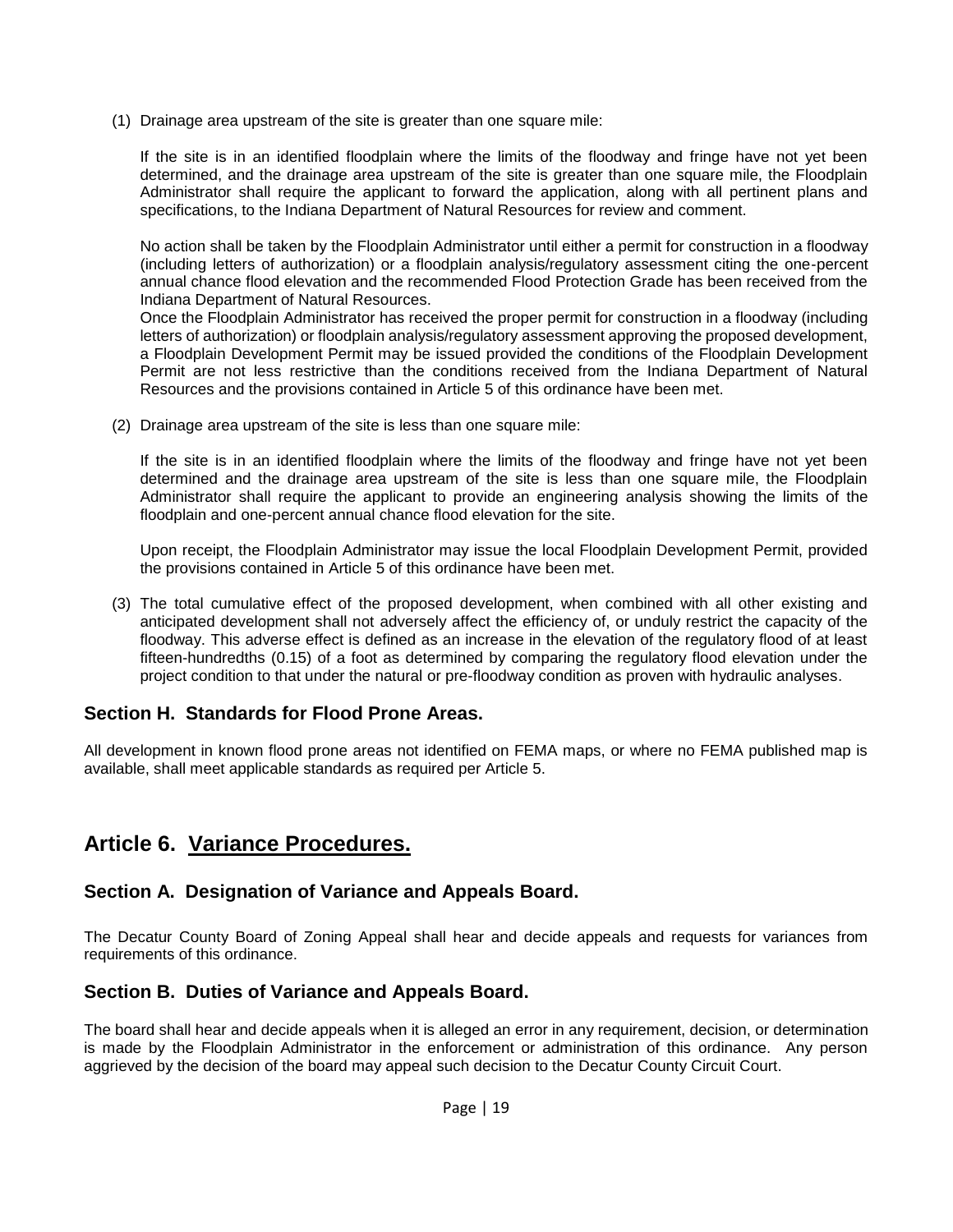### **Section C. Variance Procedures.**

In passing upon such applications, the board shall consider all technical evaluations, all relevant factors, all standards specified in other sections of this ordinance, and;

- (1) The danger of life and property due to flooding or erosion damage.
- (2) The susceptibility of the proposed facility and its contents to flood damage and the effect of such damage on the individual owner.
- (3) The importance of the services provided by the proposed facility to the community.
- (4) The necessity of the facility to a waterfront location, where applicable.
- (5) The availability of alternative locations for the proposed use which are not subject to flooding or erosion damage.
- (6) The compatibility of the proposed use with existing and anticipated development.
- (7) The relationship of the proposed use to the comprehensive plan and floodplain management program for that area.
- (8) The safety of access to the property in times of flood for ordinary and emergency vehicles.
- (9) The expected height, velocity, duration, rate of rise, and sediment of transport of the floodwaters at the site.
- (10)The costs of providing governmental services during and after flood conditions, including maintenance and repair of public utilities and facilities such as sewer, gas, electrical, and water systems, and streets and bridges.

#### **Section D. Conditions for Variances.**

- (1) Variances shall only be issued when there is:
	- a) A showing of good and sufficient cause.
	- b) A determination that failure to grant the variance would result in exceptional hardship.
	- c) A determination that the granting of a variance will not result in increased flood heights, additional threats to public safety, extraordinary public expense, create nuisances, cause fraud or victimization of the public, or conflict with existing laws or ordinances.
- (2) No variance for a residential use within a floodway subject to Article 5, Section E or Section G (1) of this ordinance may be granted.
- (3) Any variance granted in a floodway subject to Article 5, Section E or Section G (1) of this ordinance will require a permit from the Indiana Department of Natural Resources.
- (4) Variances to the Provisions for Flood Hazard Reduction of Article 5, Section B, may be granted only when a new structure is to be located on a lot of one-half acre or less in size, contiguous to and surrounded by lots with existing structures constructed below the flood protection grade.
- (5) Variances shall only be issued upon a determination that the variance is the minimum necessary, considering the flood hazard, to afford relief.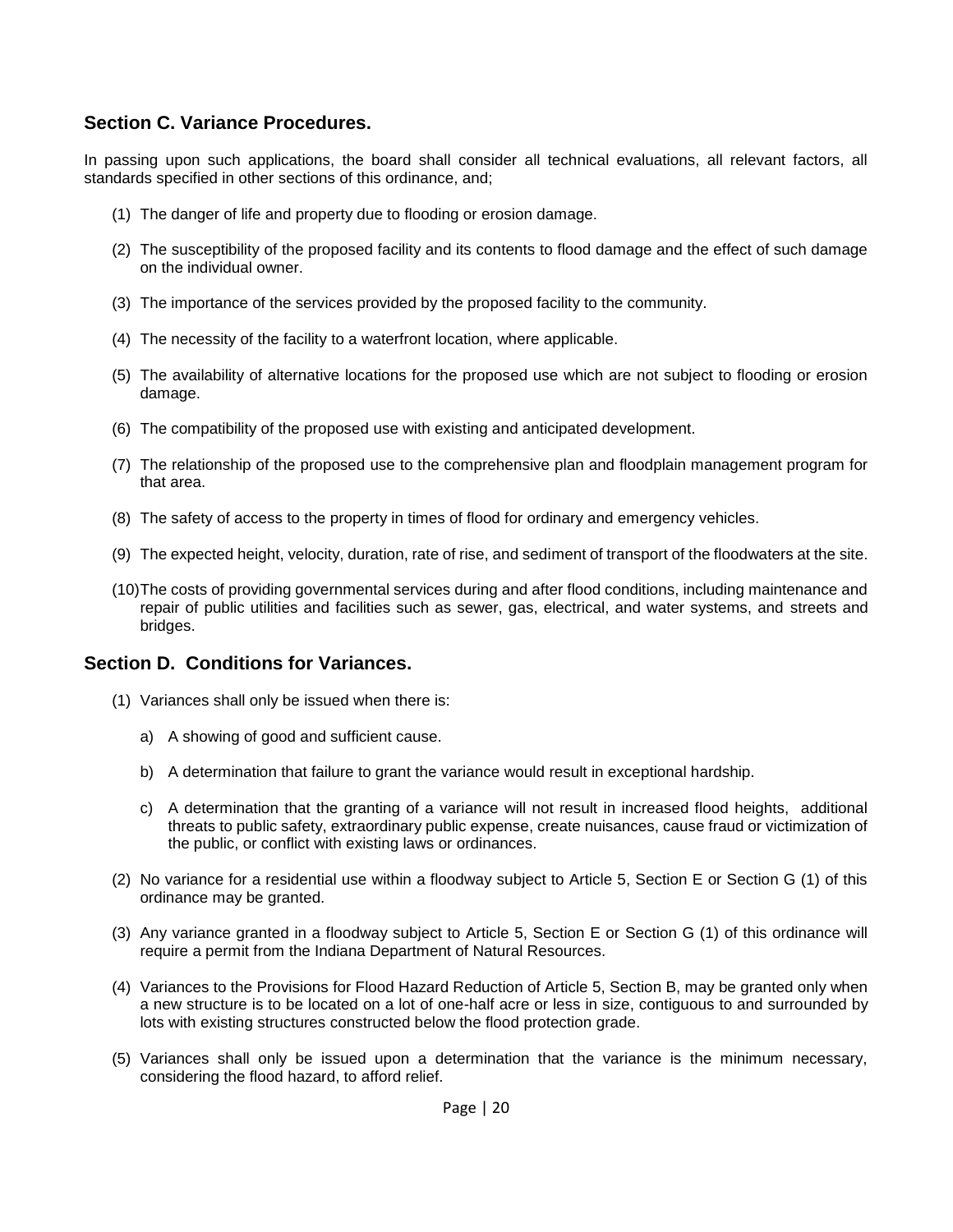- (6) Variances may be granted for the reconstruction or restoration of any structure individually listed on the National Register of Historic Places or the Indiana State Register of Historic Sites and Structures. (Refer to Article 6, Section F.)
- (7) Any applicant to whom a variance is granted shall be given written notice specifying the difference between the Flood Protection Grade and the elevation to which the lowest floor is to be built and stating that the cost of the flood insurance will be commensurate with the increased risk resulting from the reduced lowest floor elevation (See Article 6, Section E).
- (8) The Floodplain Administrator shall maintain the records of appeal actions and report any variances to the Federal Emergency Management Agency or the Indiana Department of Natural Resources upon request (See Article 6, Section E).

## **Section E. Variance Notification.**

Any applicant to whom a variance is granted that allows the lowest floor of a structure to be built below the flood protection grade shall be given written notice over the signature of a community official that:

- (1) The issuance of a variance to construct a structure below the flood protection grade will result in increased premium rates for flood insurance up to amounts as high as \$25 for \$100 of insurance coverage; and;
- (2) Such construction below the flood protection grade increases risks to life and property. A copy of the notice shall be recorded by the Floodplain Administrator in the Office of the County Recorder and shall be recorded in a manner so that it appears in the chain of title of the affected parcel of land.

The Floodplain Administrator shall maintain a record of all variance actions, including justification for their issuance.

### **Section F. Historic Structure.**

Variances may be issued for the repair or rehabilitation of "historic structures" upon a determination that the proposed repair or rehabilitation will not preclude the structure's continued designation as an "historic structure" and the variance is the minimum to preserve the historic character and design of the structure.

### **Section G. Special Conditions.**

Upon the consideration of the factors listed in Article 6, and the purposes of this ordinance, the Decatur County Board of Zoning Appeal may attach such conditions to the granting of variances as it deems necessary to further the purposes of this ordinance.

# **Article 7. Severability.**

If any section, clause, sentence, or phrase of the Ordinance is held to be invalid or unconstitutional by any court of competent jurisdiction, then said holding shall in no way effect the validity of the remaining portions of this Ordinance.

# **Article 8. Effective Date.**

This ordinance shall be in full force and effect on upon passage.

Passed by the Board of County Commissioners of Decatur County, Indiana on the [**Click here and type day of month]** day of[**Click here and type month]**,[**Click here and type year]**.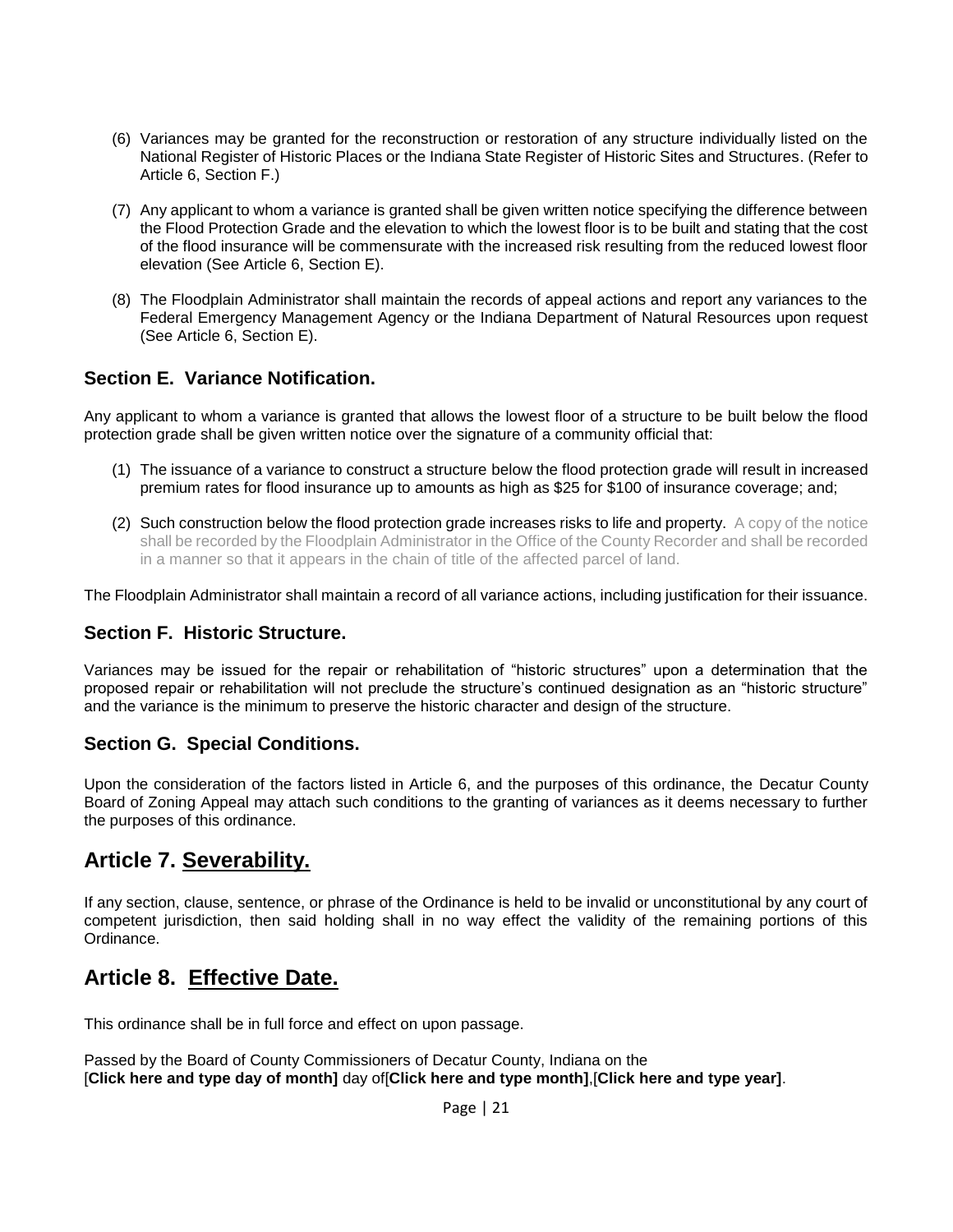**[Click here and type name of governing body] [Click here and type name of Community]**, Indiana

\_\_\_\_\_\_\_\_\_\_\_\_\_\_\_\_\_\_\_\_\_\_\_\_\_\_\_\_\_\_\_\_\_\_\_ **[Click here and type name of individual approving]**

\_\_\_\_\_\_\_\_\_\_\_\_\_\_\_\_\_\_\_\_\_\_\_\_\_\_\_\_\_\_\_\_\_ **[Click here and type name of individual approving]**

 $\frac{1}{\sqrt{2}}$  ,  $\frac{1}{\sqrt{2}}$  ,  $\frac{1}{\sqrt{2}}$  ,  $\frac{1}{\sqrt{2}}$  ,  $\frac{1}{\sqrt{2}}$  ,  $\frac{1}{\sqrt{2}}$  ,  $\frac{1}{\sqrt{2}}$  ,  $\frac{1}{\sqrt{2}}$  ,  $\frac{1}{\sqrt{2}}$  ,  $\frac{1}{\sqrt{2}}$  ,  $\frac{1}{\sqrt{2}}$  ,  $\frac{1}{\sqrt{2}}$  ,  $\frac{1}{\sqrt{2}}$  ,  $\frac{1}{\sqrt{2}}$  ,  $\frac{1}{\sqrt{2}}$ **[Click here and type name of individual approving]**

Attest:

**[Click here and type name of individual attesting]**

Passed by the Town Council of Milhousen, Indiana on the [**Click here and type day of month]** day of[**Click here and type month]**,[**Click here and type year]**.

> Town Council of Milhousen Milhousen, Indiana

\_\_\_\_\_\_\_\_\_\_\_\_\_\_\_\_\_\_\_\_\_\_\_\_\_\_\_\_\_\_\_\_\_\_\_ **[Click here and type name of individual approving]**

\_\_\_\_\_\_\_\_\_\_\_\_\_\_\_\_\_\_\_\_\_\_\_\_\_\_\_\_\_\_\_\_\_ **[Click here and type name of individual approving]**

 $\frac{1}{\sqrt{2}}$  ,  $\frac{1}{\sqrt{2}}$  ,  $\frac{1}{\sqrt{2}}$  ,  $\frac{1}{\sqrt{2}}$  ,  $\frac{1}{\sqrt{2}}$  ,  $\frac{1}{\sqrt{2}}$  ,  $\frac{1}{\sqrt{2}}$  ,  $\frac{1}{\sqrt{2}}$  ,  $\frac{1}{\sqrt{2}}$  ,  $\frac{1}{\sqrt{2}}$  ,  $\frac{1}{\sqrt{2}}$  ,  $\frac{1}{\sqrt{2}}$  ,  $\frac{1}{\sqrt{2}}$  ,  $\frac{1}{\sqrt{2}}$  ,  $\frac{1}{\sqrt{2}}$ **[Click here and type name of individual approving]**

Attest:

**[Click here and type name of individual attesting]**

Passed by the Town Council of New Point, Indiana on the [**Click here and type day of month]** day of[**Click here and type month]**,[**Click here and type year]**.

> Town Council of New Point New Point, Indiana

> > Page | 22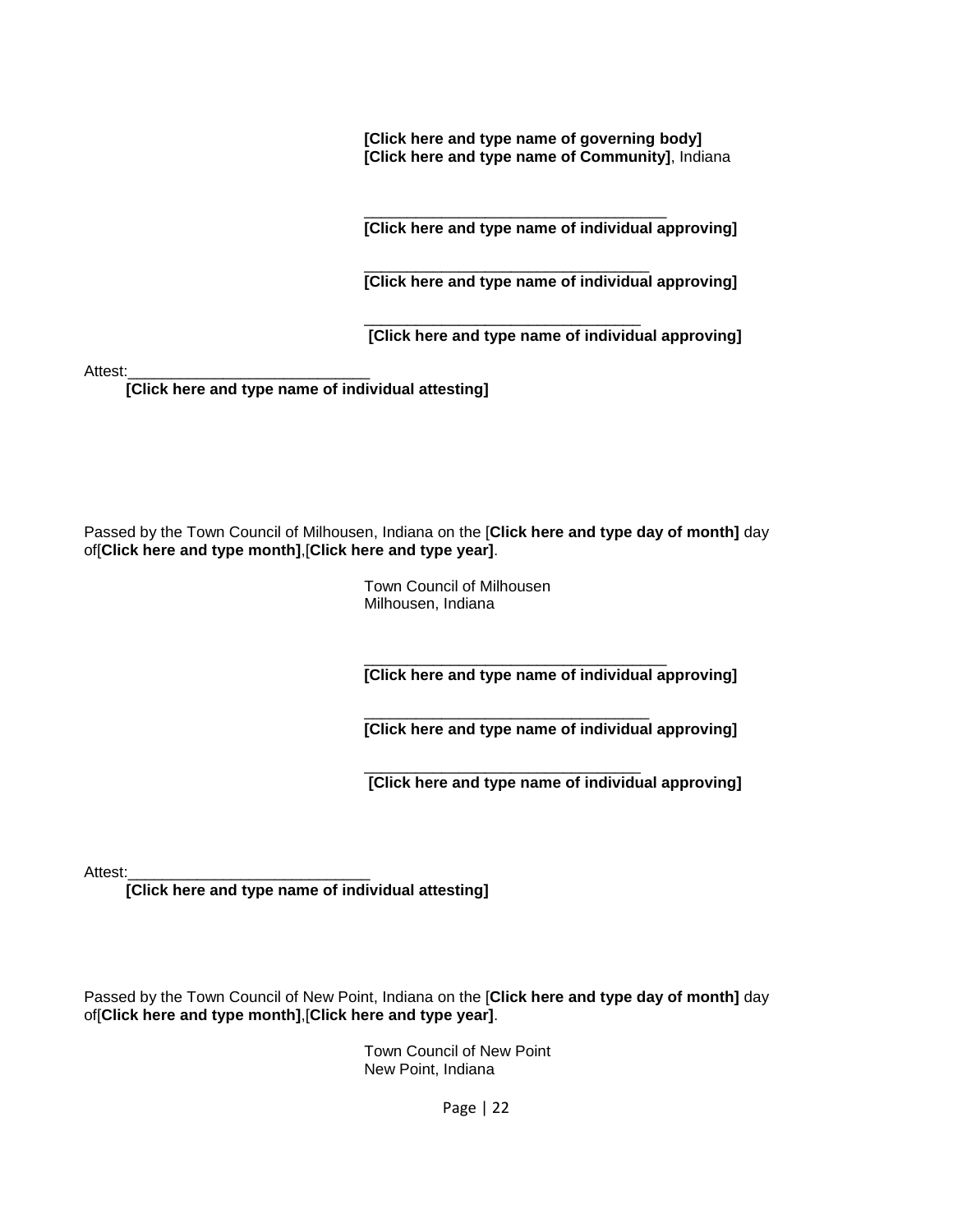\_\_\_\_\_\_\_\_\_\_\_\_\_\_\_\_\_\_\_\_\_\_\_\_\_\_\_\_\_\_\_\_\_\_\_ **[Click here and type name of individual approving]**

\_\_\_\_\_\_\_\_\_\_\_\_\_\_\_\_\_\_\_\_\_\_\_\_\_\_\_\_\_\_\_\_\_ **[Click here and type name of individual approving]**

 $\overline{\phantom{a}}$  , and the contract of the contract of the contract of the contract of the contract of the contract of the contract of the contract of the contract of the contract of the contract of the contract of the contrac **[Click here and type name of individual approving]**

Attest:

#### **[Click here and type name of individual attesting]**

Passed by the Town Council of St. Paul, Indiana on the [**Click here and type day of month]** day of[**Click here and type month]**,[**Click here and type year]**.

> Town Council of St. Paul St. Paul, Indiana

\_\_\_\_\_\_\_\_\_\_\_\_\_\_\_\_\_\_\_\_\_\_\_\_\_\_\_\_\_\_\_\_\_\_\_ **[Click here and type name of individual approving]**

\_\_\_\_\_\_\_\_\_\_\_\_\_\_\_\_\_\_\_\_\_\_\_\_\_\_\_\_\_\_\_\_\_ **[Click here and type name of individual approving]**

 $\overline{\phantom{a}}$  , and the contract of the contract of the contract of the contract of the contract of the contract of the contract of the contract of the contract of the contract of the contract of the contract of the contrac **[Click here and type name of individual approving]**

Attest:

**[Click here and type name of individual attesting]**

Passed by the Town Council of Westport, Indiana on the [**Click here and type day of month]** day of[**Click here and type month]**,[**Click here and type year]**.

> Town Council of Westport Westport, Indiana

**[Click here and type name of individual approving]**

\_\_\_\_\_\_\_\_\_\_\_\_\_\_\_\_\_\_\_\_\_\_\_\_\_\_\_\_\_\_\_\_\_\_\_

\_\_\_\_\_\_\_\_\_\_\_\_\_\_\_\_\_\_\_\_\_\_\_\_\_\_\_\_\_\_\_\_\_

**[Click here and type name of individual approving]**

Page | 23  $\overline{\phantom{a}}$  , and the contract of the contract of the contract of the contract of the contract of the contract of the contract of the contract of the contract of the contract of the contract of the contract of the contrac **[Click here and type name of individual approving]**